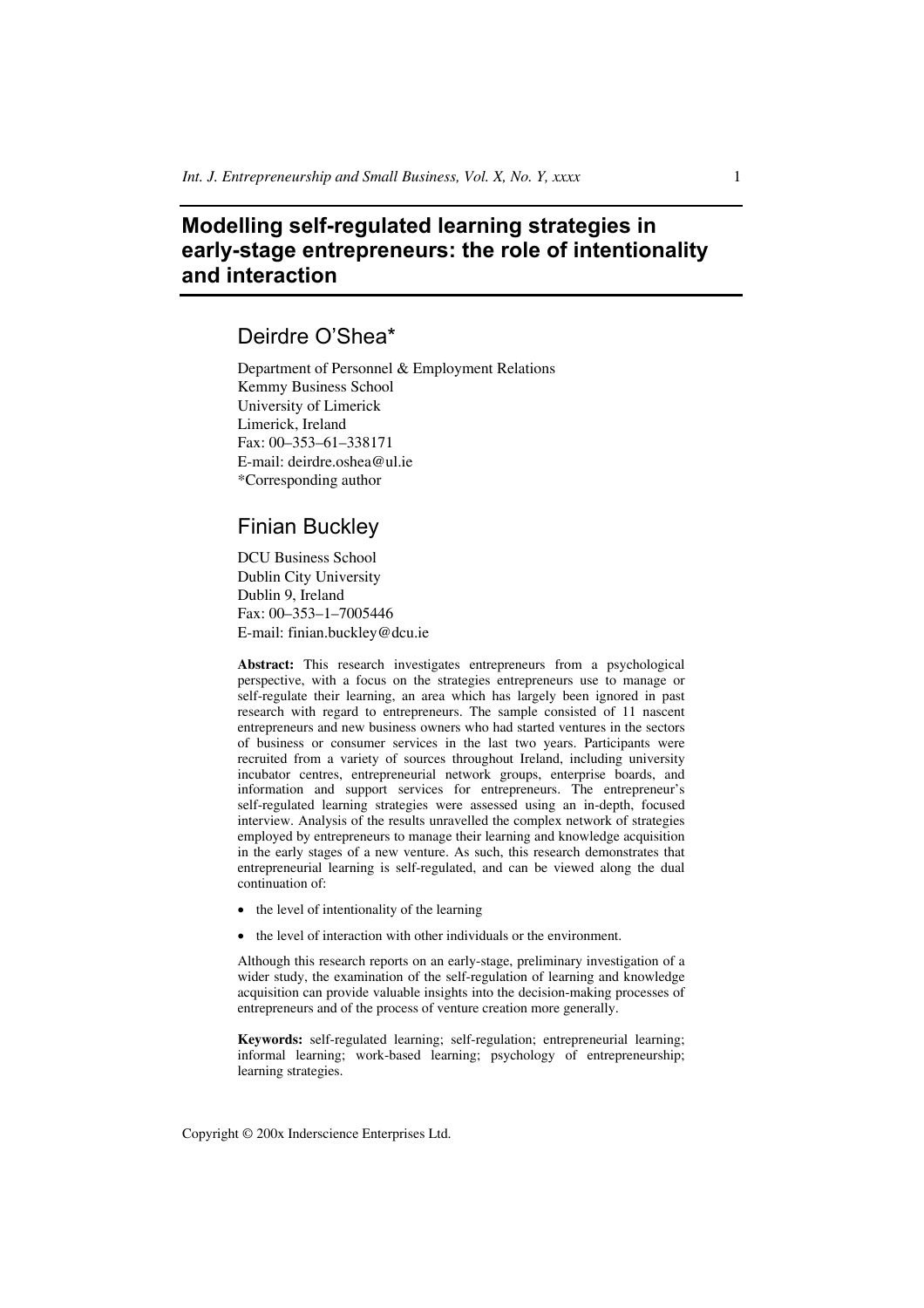**Reference** to this paper should be made as follows: O'Shea, D. and Buckley, F. (xxxx) 'Modelling self-regulated learning strategies in early-stage entrepreneurs: the role of intentionality and interaction', *Int.* J. *Entrepreneurship and Small Business*, Vol. X, No. Y, pp.000–000.

**Biographical notes:** Deirdre O'Shea is a Lecturer in Organisational Psychology at the Kemmy Business School, University of Limerick, Ireland, with an expertise in work motivation and work-based learning. Her main research interests include self-regulation and self-regulated learning, work-based learning, motivation and affect in informal and work-related learning environments, the psychology of entrepreneurship, and work/family balance and silence in the workplace.

Finian Buckley is a Senior Lecturer in Organisational Psychology at Dublin City University (DCU) Business School, Ireland. He is the Director of the MSc in Work and Organisational Psychology programme at DCU. His research interests include management and leader learning and development, self-regulated learning and motivation regulation.

## **1 Introduction**

The study of entrepreneurship from a psychological perspective is an emerging theme in the literature, with the main premise of such research suggesting that entrepreneurship is fundamentally personal, whereby it takes human vision, intention and work to conceive and convert business ideas to successful products and services (Baum *et al*., 2007). Rauch and Frese (2000) suggest that entrepreneurship research can profit from such a perspective because psychological variables are clearly and consistently linked to entrepreneurial entry and success. This research investigates entrepreneurs from such a psychological perspective. The aim of the present study is to investigate the process through which entrepreneurs regulate one aspect of their knowledge acquisition, *i.e.*, their learning. We present a model of the strategies that early-stage entrepreneurs use in the self-regulation of learning and knowledge acquisition, which demonstrates that entrepreneurial learning is informal in nature, self-regulated, and can be viewed along the dual continuation of:

- 1 the level of intentionality of the learning
- 2 the level of interaction with various interaction partners or with the environment.

## **2 Self-regulation and entrepreneurship**

Baron (2007) suggests that entrepreneurship should be viewed as "a continuous, evolving process rather than a single event or a series of unrelated events" (p.19). The defining characteristic of the entrepreneur and of entrepreneurship is that the entrepreneur always searches for change, responds to it and exploits it as an opportunity (Drucker, 1999). We argue that how entrepreneurs self-manage the acquisition of knowledge within this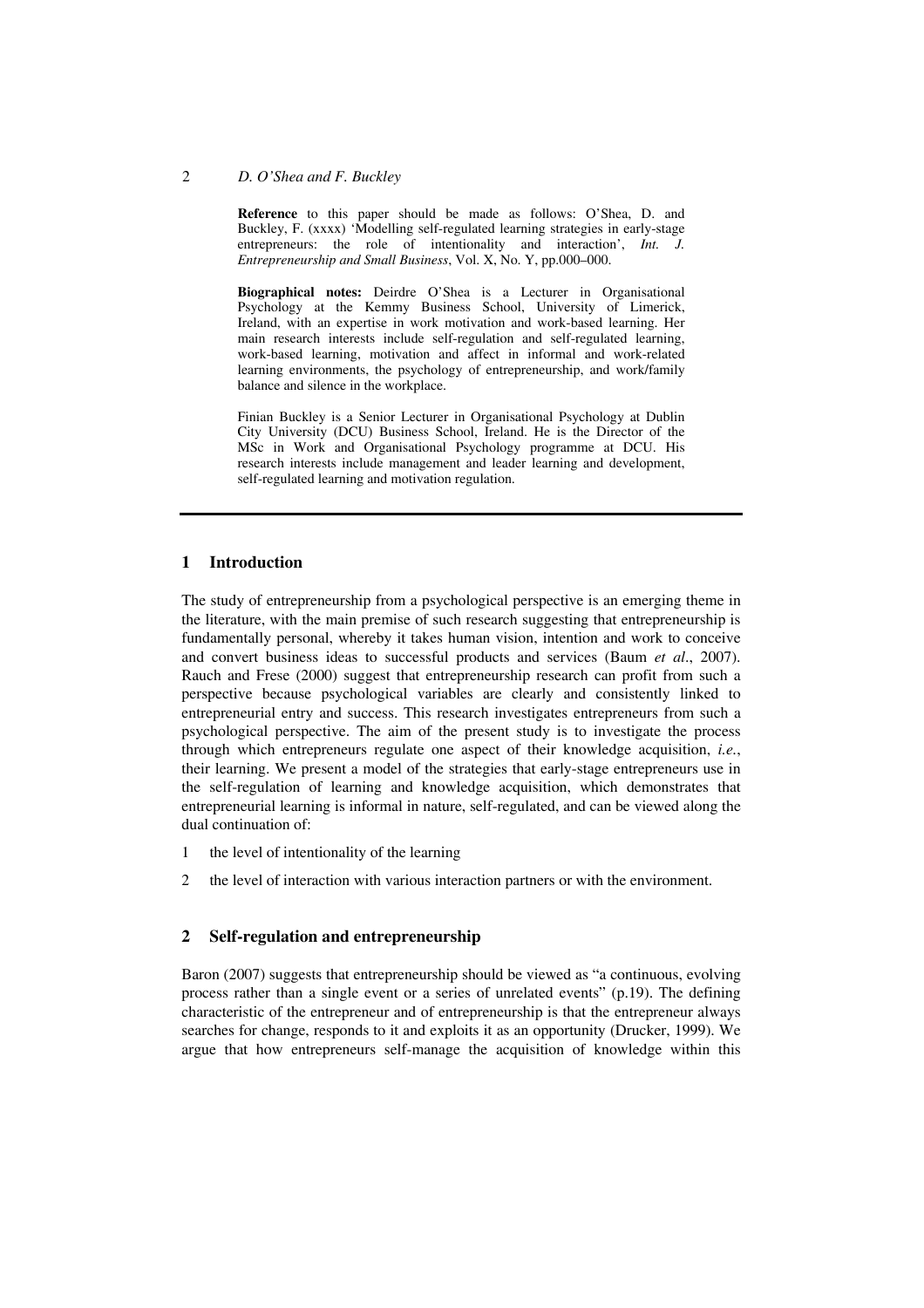process is of the utmost importance. Fiet (2007) has already suggested a theoretical link between self-regulated learning and entrepreneurial search and discovery, suggesting that individual volition plays a role in successful discovery.

Self-regulation can be defined as a "multi-component, multi-level, iterative, self-steering process that targets one's own cognitions, affects, and actions, as well as features of the environment for modulation in the service of one's goals" (Boekaerts *et al*., 2005, p.150). It has been argued that everyone attempts to self-regulate his or her functioning in some way to gain goals in life, but what distinguishes effective from ineffective forms of self-regulation is the quality and quantity of one's self-regulatory processes (Zimmerman, 2000). The activities of entrepreneurs are of high complexity and they often have to act within unknown and unpredictable environments. Therefore, entrepreneurs will tend to need to regulate more tasks on the conscious level of regulation than other occupations (Frese, 2007).

Lans *et al*. (2004) define entrepreneurship as a certain mindset and process associated with individuals, who possess a set of competencies (*e.g.*, creativity, risk-taking), showing these competencies in distinctive entrepreneurial behaviour (*e.g*., turning a business idea into success), alongside daily management. Hence, although self-regulation has rarely been explicitly studied in entrepreneurs, there is a clear overlap between the definition of the process that an individual entrepreneur goes through in achieving new venture success and the process of self-regulation. The work of Michael Frese and colleagues, has examined the role that self-regulation may play as a psychological success factor in entrepreneurship, drawing largely on Action Theory (Frese and Zapf, 1994; Frese, 2007). Frese *et al*. (2007) found that elaborate and proactive planning (aspects of the self-regulation process) by business owners was substantially related to various success factors, in addition to being a partial mediator of the relationship between cognitive resources and business success. Furthermore, Kraus (2003) has established that self-regulation or reciprocal determinism is evident in the relationship between Entrepreneurial Orientations (EO), strategy process characteristics and business performance, and correctly concludes that a comprehensive psychological approach to entrepreneurial performance must incorporate self-regulatory processes.

#### **3 Self-regulated learning and informal learning contexts**

Self-regulated learning can be viewed as an application of self-regulation that has primarily been studied in the realm of formal education and studying, and hence, has been largely ignored in past research into work-based learning and more specifically, entrepreneurial learning. Self-regulated learning can be defined as *a complex interactive process involving not only cognitive self-regulation but also motivational self-regulation* (Boekaerts, 1997, p.161). Self-regulated learning models allow researchers to describe the various components involved in successful learning and knowledge acquisition, and directly relate learning to goals, motivation, will and emotions (Valle *et al*., 2003). Zimmerman (2002) defines *self-regulated learning* not as a mental ability or an academic performance skill, but as a *self-directive process* by which learners transform their mental abilities into skills. From this perspective, learning is seen as an activity that individuals do for themselves in a proactive way, rather than as a covert event that happens to them in reaction to an environmental stimulus (such as teaching).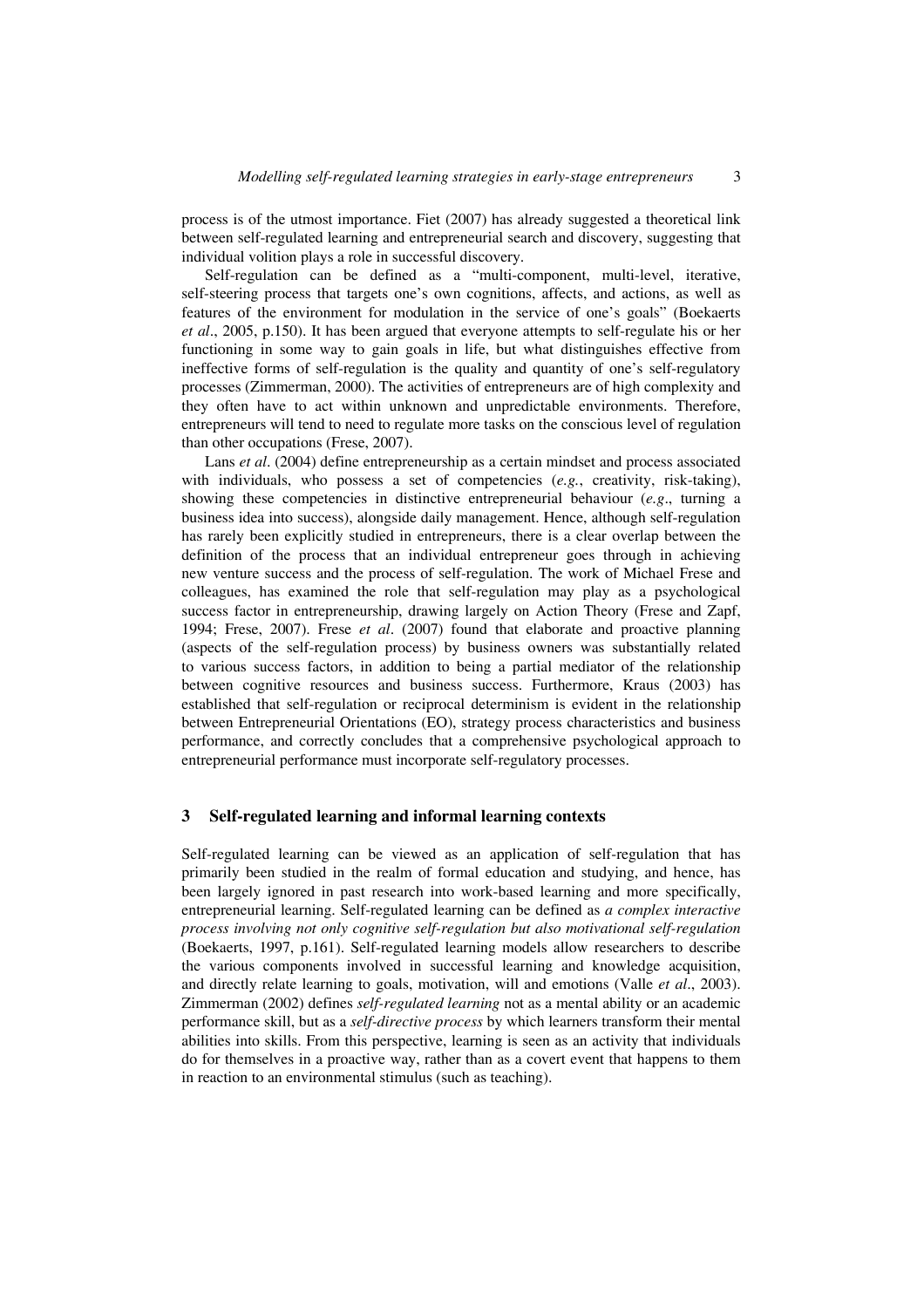Boekaerts and Minneart (1999) attempted to model Self-Regulated Learning (SRL) within informal learning environments. Informal learning takes place on the job and may not always be planned, with control of the learning resting primarily in the hands of the learner (Boekaerts and Minneart, 1999; Marsick and Watkins, 1997). Results of the study by Lans *et al*. (2004) suggested that non-formal and informal learning seem to play an especially important role in the competence development of entrepreneurs. Similarly, Morrison and Bergin-Seers (2002) report that the owner-managers in their sample expressed a disinclination to participate in formal learning programmes, and exhibited a disposition towards learning in a practical and experiential way, mainly through informal mediums, with the preferred model being networks. Boekaerts and Minneart (1999, p.536) outline a number of attributes of informal learning, which link self-regulated learning to the informal learning context, and as such, are important considerations in the present investigation:

- The learning process is described as active, voluntary, self-discovering, self-determined, open-ended, non-threatening, enjoyable and explorative.
- Learners use a number of self-regulatory processes spontaneously, such as self-initiated learning and self-monitoring their progress.
- Most informal learning is embedded in a social context, meaning that social cues are highly relevant. These socially situated learning activities are loosely structured, learner-directed, and mediated by peers who often share the same values, attitudes, interests, and beliefs.
- Informal learning situations utilise realistic objects, materials or settings that are highly contextualised.
- There is no compulsory, individual testing or assessment procedure, but rather a collective, informal type of assessment or self-assessment based on feedback.

Together, Boekaerts and Minneart (1999) suggest that these attributes of informal learning produce a natural form of learning that gives individuals the impression that they learn spontaneously and without much conscious effort. This mirrors the experiences of many entrepreneurs in previous research. For example, Sexton *et al*. (1997) reported that entrepreneurs engaged in learning processes that were more reactive than proactive, wanted to learn from other entrepreneurs, and wanted information presented in the context of their environment.

No research to date has explicitly considered the role that self-regulated learning plays in an entrepreneurial context, with the exception of the work of Haynie *et al.* (2004), who considered the role of metacognition (considered by some to be a precursor to self-regulated learning; see Pintrich *et al.*, 2000) in entrepreneurial decision making. Haynie et al. (2004) suggest that metacognition is naturally suited to studying individuals engaged in a series of entrepreneurial processes, and for examining cognitive processes across a series of entrepreneurial endeavours. In addition, they suggest that given the dynamism and uncertainty of entrepreneurial contexts, metacognition facilitates studying how entrepreneurs cognitively adapt to their evolving and unfolding contexts. Results suggested that individual differences in metacognition could explain differences in the way that people think strategically. However, their sample consisted of undergraduate students, and so, did not pertain specifically to entrepreneurs. Hence, no research to date has considered the self-regulation of learning and knowledge acquisition in actual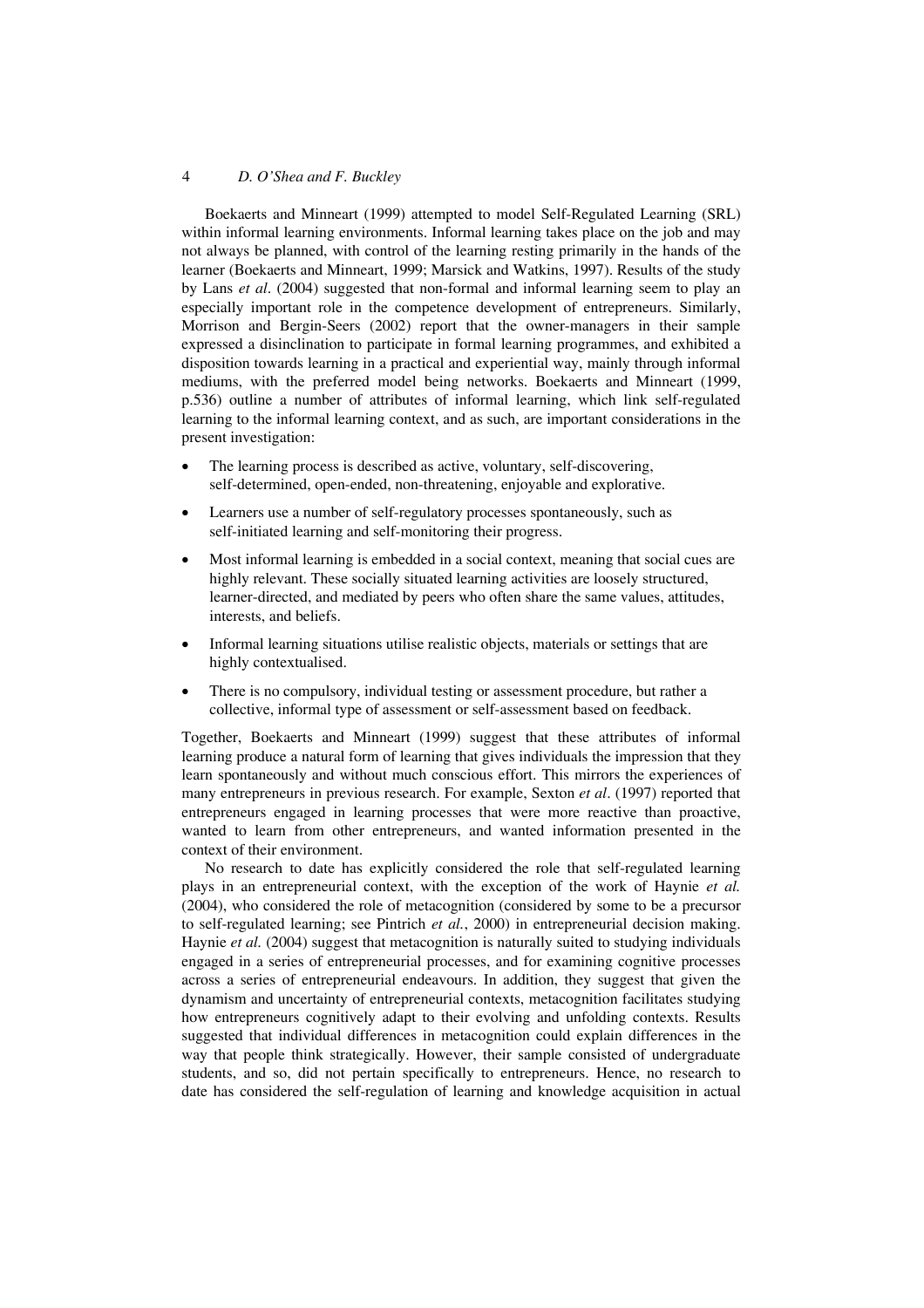entrepreneurs, despite the fact that Reuber and Fischer (1999) argued that what is needed is to understand more deeply *how* entrepreneurs learn from formative experiences through the identification of entrepreneurial learning 'mechanisms' (Cope, 2003, p.430). This remains a key research objective (Cope, 2003). The investigation of self-regulated learning offers a more comprehensive account of learning strategies that one may be engaged in, moving beyond the restriction of the cognitive model.

Effective self-regulated learning involves the use of various learning strategies, but the conceptualisation of such strategies varies. Learning strategies are defined as the behaviours or thoughts that a learner engages in during learning which have an effect on the learner's encoding, storage, organisation and retrieval of knowledge (Ford *et al*., 1998; Weinstein and Meyer, 1986). They are generally viewed as varying within, as well as between, individuals, and the general assumption is that principal strategies are positively associated with effective learning (Warr and Downing, 2000). They have been examined in terms of higher order metacognitive control over learning, as well as practice strategies that are applied directly to the learning materials (Ford *et al*., 1998). Hence, one of the central propositions of this research is that entrepreneurs engage in various strategies to self-regulate their learning in order to progress their new venture.

*Proposition 1 Entrepreneurs engage in specific strategies to self-regulate their learning in the early stages of a new venture.*

## **4 Learning in a work environment**

Entrepreneurial learning can be viewed as a form of work-related learning, although the entrepreneurial setting cannot be said to be typical of all work contexts. However, one can expect that previous research on work-related learning will have relevance to the entrepreneurial context too. In addition, models of work related learning have a number of overlapping features with models of self-regulated learning. Simons and Ruijters (2001) define work-related learning as the *implicit* and *explicit* kinds of learning of working people at *individual, group and organisational levels*. Extending this definition, Doornbos *et al.* (2004) view work-related learning as an integrated process involving the interaction between workers and their environment and as an internal process of inquisition, elaboration and construction leading to a learning result. From a non-educational perspective, work-related learning can be characterised in terms of the following principles:

- Work-related learning processes happen implicitly and in addition to more explicit learning.
- Work-related learning can be characterised by direct or indirect interaction with a variety of interaction partners (Doornbos *et al.*, 2004).

As such these characteristics overlap with the informal level in Boekaerts and Minneart's (1999) model, whereby it is suggested that individuals learn in a social groups and in a realistic context, and also with Zimmerman's (1989; 2000) social cognitive theory of self-regulated learning.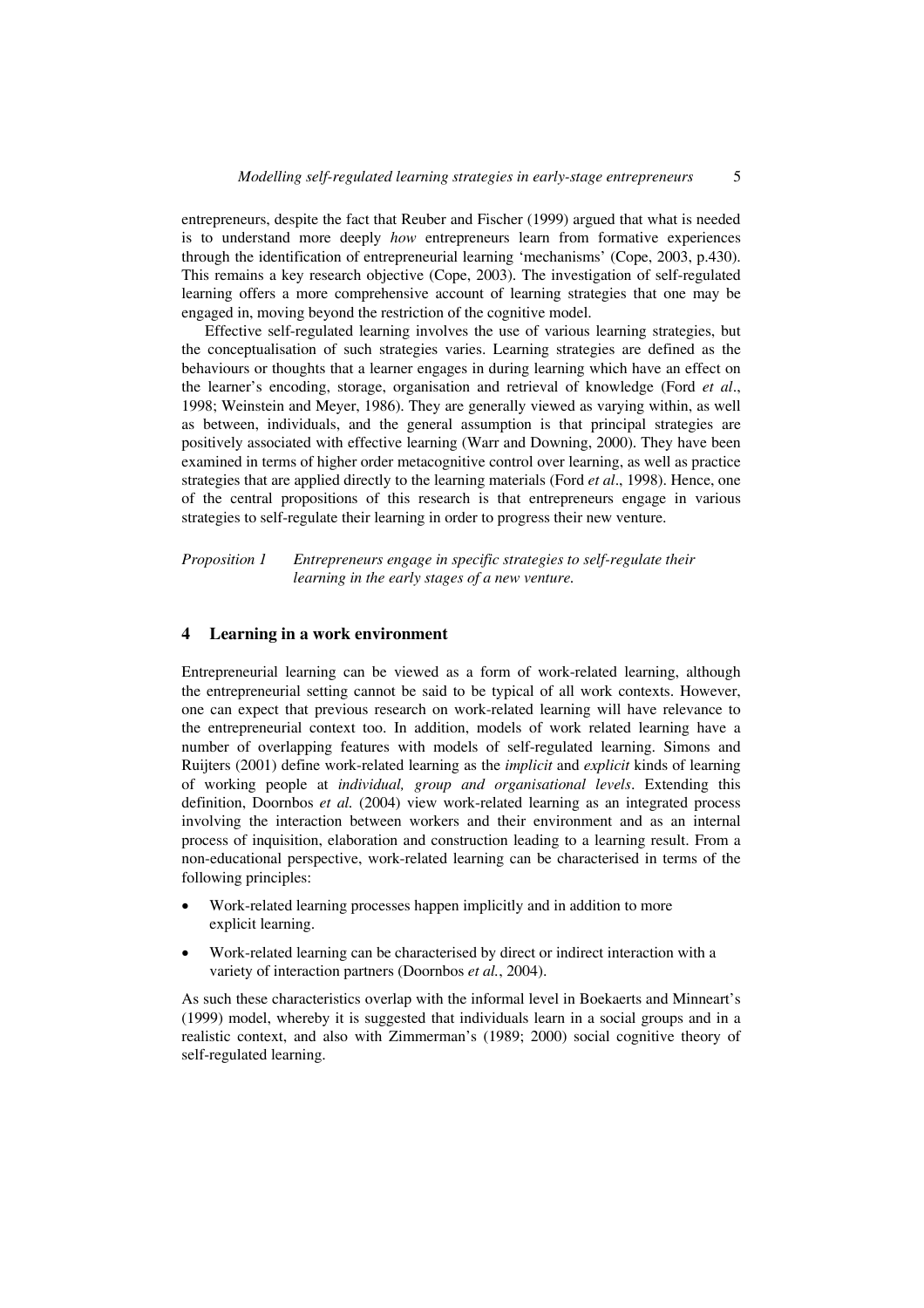Simons *et al.* (2000) argue that generic learning outcomes such as learning, thinking, collaboration and regulation skills need to be considered as constituting a new balance between three ways of learning: guided instruction, experiential learning and Self-Directed Learning (SDL). For *experiential learning*, learning is a side effect of the activities one undertakes, and an explicit set of learning goals do not exist. In contrast, in *SDL*, the learner plays an active and explicit role in the learning process and the determination of learning goals (Doornbos *et al.*, 2004). Simons (2000) argues that SDL should be conceived of as an active constructive form of learning in which learners are becoming better and better in designing their own learning environments. When learning is self-directed, it is self-organised and self-planned, and learners determine their own ways of self-testing (Simons, 2000). Doornbos *et al.* (2004) argue that the concept of intentionality is very relevant in the work environment and captures both the implicit and explicit nature of work-related learning. Being able and ready to learn as a self-directed learner hence means being able and ready to execute learning functions, such as being ready to prepare learning independently, to execute the executive learning functions independently, and to close learning independently (Simons, 2000).

The theorised relationship between SDL and more experiential learning, within the spectrum of work-based learning has not been explicitly addressed within the entrepreneurship sphere. However, the findings of two recent studies suggest that it is very pertinent. Unger (2006), using a cognitive model of learning, found that deliberate practice had a strong direct effect on entrepreneurial knowledge as well as an indirect effect on business growth. Doornbos *et al.* (2004) make a distinction between deliberate learning and deliberate practice. Although they acknowledge that Sonnentag and Kleine (2000) apply the concept of deliberate practice to work settings, they prefer to use the concept of deliberate learning, as it is broader and does not require performance of the activity on a regular basis. They also distinguish deliberate learning from SDL. The two critical differences from their perspective are:

- 1 In the case of SDL, both resource management and planning and motivational control and evaluation of the learning attempt are explicitly present.
- 2 In the case of deliberate learning, the conscious decision and intention to learn is the focus (Doornbos *et al.*, 2004).

On the more experiential learning side, the work of Gielnik *et al.* (2007) suggests that this is also relevant with the entrepreneurship context. Gielnik *et al*. (2007) report on a study currently underway which examines the role of three learning strategies, namely reflective observation, abstract conceptualisation, and active experimentation (drawn from Kolb's (1984) theory of Experiential Learning) in the development of knowledge and success. Results indicate that reflective observation and abstract conceptualisation accounted for a significant amount of explained variance in entrepreneurial knowledge, and the sum of all three learning strategies was significantly related to entrepreneur's success. These results provide a good argument for the examination of learning strategies with regard to the ways in which entrepreneurs self-regulate their learning in their chosen work context. We propose that in line with a work-based model of learning, entrepreneurs will use both self-directed, as well as more experiential learning strategies in the process of knowledge acquisition and learning.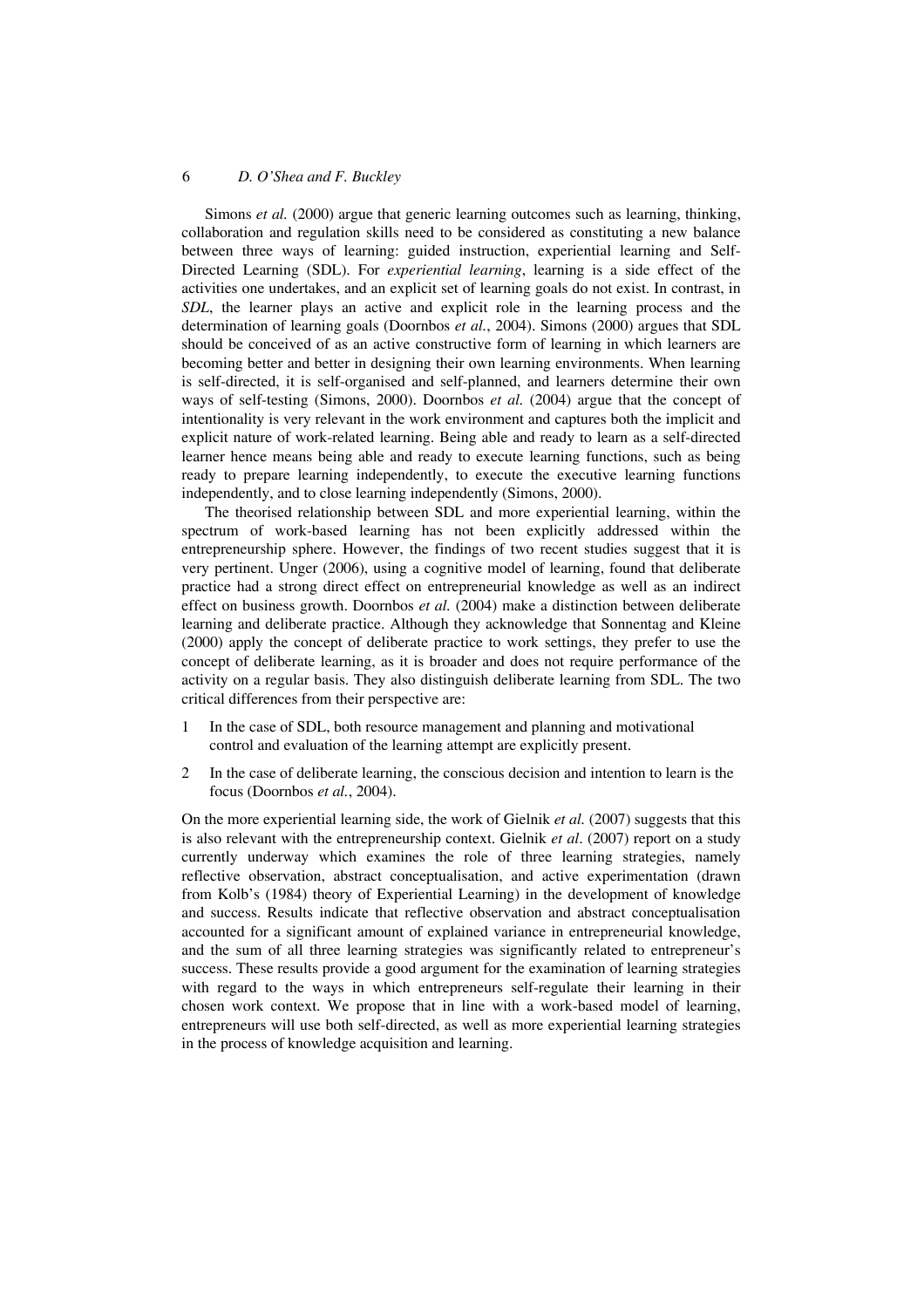### *Proposition 2 Entrepreneurs will demonstrate learning strategies which reflect both implicit and more explicit learning processes.*

The conceptualisation of work-based learning outlined above has clear overlaps with self-regulated learning, and maps quite well onto previous findings in relation to entrepreneurial learning. Cope (2005) conceives of entrepreneurial learning as learning experienced by the entrepreneur during the creation and development of a small enterprise, rather than a particular style or form of learning that could be described as entrepreneurial. Furthermore, Gielen *et al.* (2003) describe the entrepreneur as the professional learner within small companies, and argue that learning and innovation are major parts of entrepreneurship. The learning process occurs from the very outset of organisational development, and is particularly relevant to nascent activities, and it is this learning process which eventually determines the strategic direction of the organisation (Honig, 2001). Ravasi and Turati (2005) state that learning in an entrepreneurial venture seems to resemble more what, in the management field, has been termed higher level, generative learning, as opposed to lower level, adaptive learning. Furthermore, learning in an entrepreneurial venture has a creative component that goes beyond repetition and incremental optimisation, occurring in ambiguous contexts and often involving the development of completely new solutions or radically innovative products (Ravasi and Turati, 2005). Learning takes place as entrepreneurs gradually manage to make sense of the connections between the different technical subsystems, product functions, customers' preferences, market structures and so on (Weick, 1995). Hence, it would appear that both the areas of work-related learning and self-regulated learning in informal contexts can further the research with regard to how entrepreneurs learn.

In an organisational context, learning strategies are relevant to a number of important areas, such as training and the transfer of training, innovation and performance management (Holman *et al*., 2001). However, little or no research has focused on which learning strategies are effective for acquiring skills in cognitively complex, dynamic tasks (Ford *et al*., 1998), such as those faced by entrepreneurs. The ways and means with which individual entrepreneurs go about learning and managing their learning in varying contexts and on different topics is of the utmost importance, especially as they start out in their venture. Research by Ford *et al*. (1998) found that learning strategies were related to multiple learning outcomes of knowledge, final training performance and self-efficacy, with metacognitive activity being the most important strategy. Individuals who monitored their learning, tried to diagnose where they were having difficulties and adjusted their behaviour accordingly developed greater knowledge of the task, better performance strategies, and greater confidence in their task capabilities (Ford *et al*., 1998).

Hence, in addition to the preceding propositions, we also suggest that entrepreneurs will structure their environment in such a way that they utilise learning strategies that involve both interaction with other people, such as the observation of experts at work, as well as more internal strategies that may be involved in deliberate practice and do not involve interaction with other people:

*Proposition 3 (i) Entrepreneurial learning will be characterised by direct or indirect interaction with a variety of interaction partners, and (ii) Entrepreneurs will regulate contact with these interaction partners.*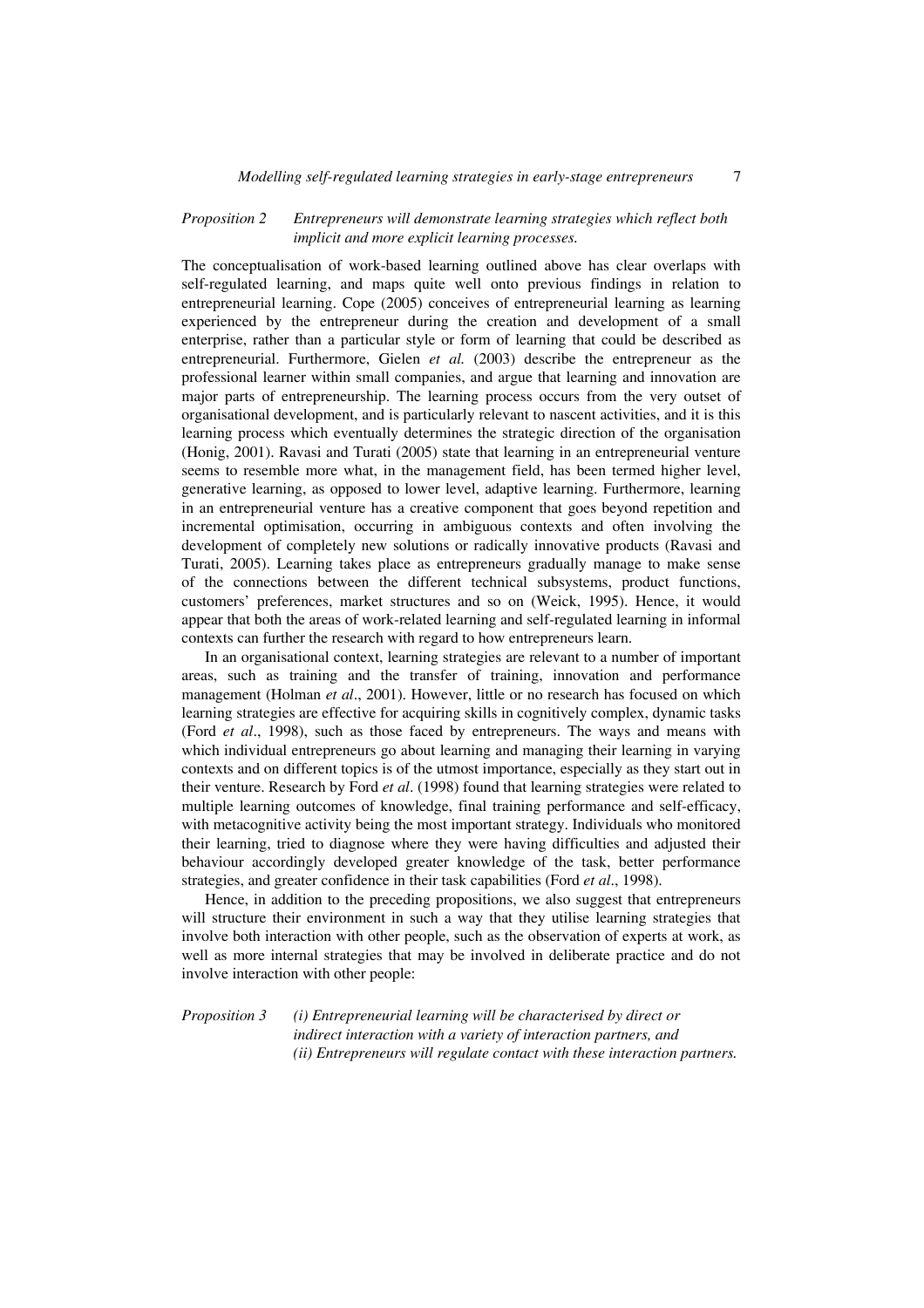## **5 Methodology**

### *5.1 Sample*

The sample consisted of 11 nascent entrepreneurs or new business owners, who had started ventures in either the sectors of business services or consumer-oriented services in the last two years, as classified using recommendations in the 2005 GEM report (Minniti *et al*., 2006). Based on this classification system, four of the enterprises were in the business services sector, two were consumer-oriented and five provided services to both businesses and consumers. These individuals formed an initial sub-sample of a larger study underway. The participants were recruited from a variety of sources throughout Ireland, including university incubator centres, entrepreneurial network groups, enterprise boards and information and support services for entrepreneurs. All the participants were male, between the ages of 30 and 43, with an average age of 35.64 years.

*Nascent entrepreneurs* were defined as individuals who had taken some action towards creating a new business in the past year, owned a share of this business and the business must not have paid any wages or salaries for more than three months (Bosma and Harding, 2007). *New business owners* were defined as individuals who were active as owner-managers of a new business that had paid wages or salaries for more than three months, but less than 42 months (Bosma and Harding, 2007). Based on these definitions, the sample consisted of two nascent entrepreneurs and nine new business owners. Furthermore, four of the participants were sole owners of their company, while the other seven owned a share in the new enterprise.

#### *5.2 Operationalisation of the variables*

*Self-regulated learning* was investigated through the use of an in-depth, focused interview. This interview combined the use of the Critical Incidents Technique (Flanagan, 1954; Chell, 1998), a variation of the Self-Regulated Learning Interview Schedule (Zimmerman and Martinez-Pons, 1986; Zimmerman and Martinez-Pons, 1988; Zimmerman and Martinez-Pons, 1990) and a process-oriented self-regulated learning interview schedule (Järvelä and Salovaara, 2004; Salovaara, 2005) in an attempt to innovatively tap into the self-regulated learning process of entrepreneurs. In line with recommendations by Chell and Pittaway (1998) for the conduct of a critical incidents interview, participants were asked to complete a timeline at the start of the interview. They were asked to work backwards, and mark along the length of the timeline times when they learned or needed to learn really critical skills or knowledge, focusing specifically on knowledge that they acquired or skills that they learned which were very important for them in becoming an entrepreneur or starting their own business. Following this, the participants were asked to pick two incidents which represented skills or knowledge which they perceived to be the easiest and the most difficult to acquire respectively. For each, the participants were then asked a series of questions relating to the learning strategies they employed during this event, as well as questions relating to their overall goals in learning this skill or knowledge, how they kept track of their progress, and questions relating to volitional processes.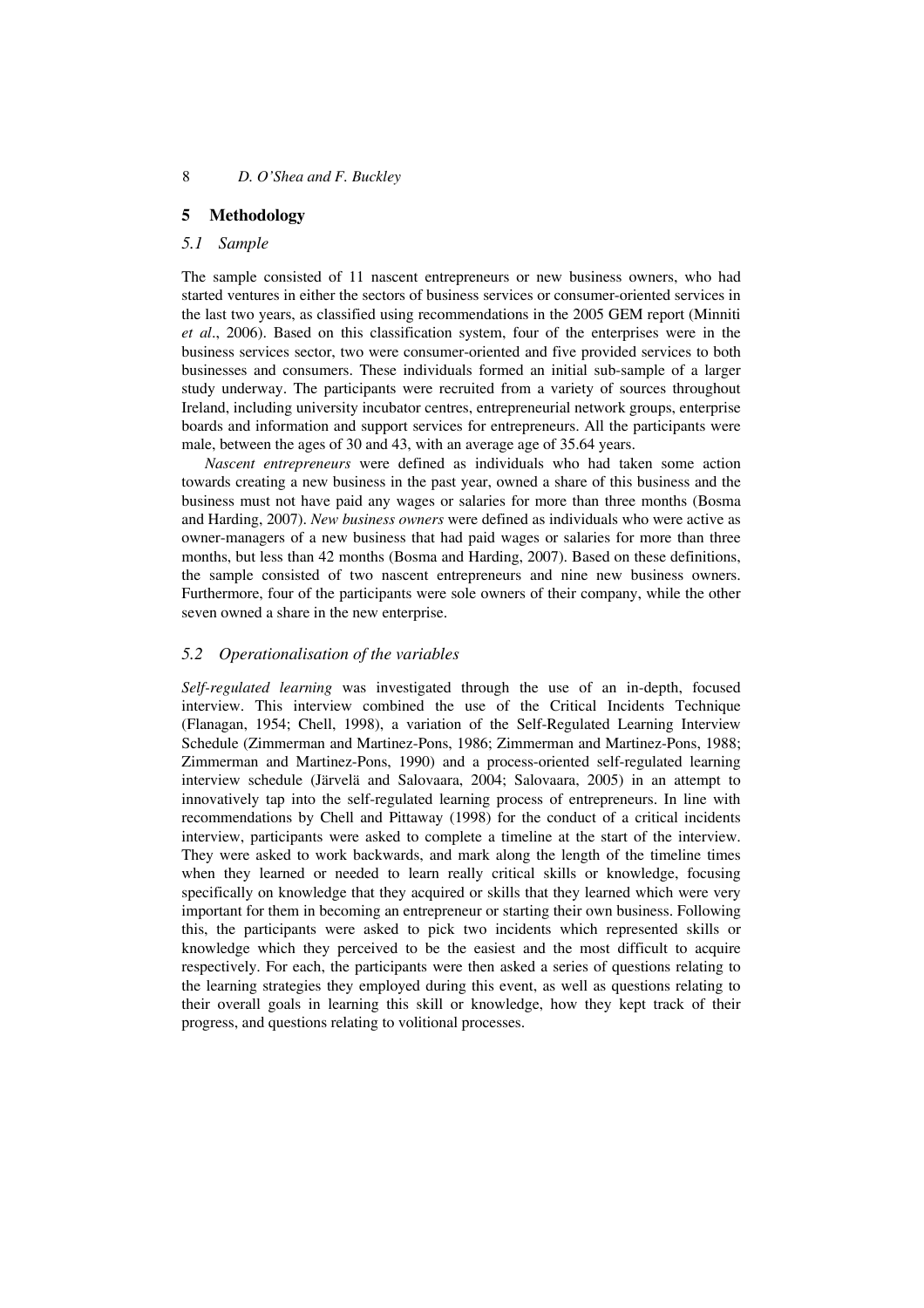## *5.2.1 Demographic information*

A number of demographic questions were asked to provide background details about the entrepreneur. These demographic questions were based on previous research with entrepreneurs (Drnovsek and Glas, 2001; Honig, 2001; Katz *et al*., 1993), and were included in a questionnaire which participants completed following the interview. These included questions pertaining to age, gender, education and training, previous work experience and whether the individual had any friends or relatives who were entrepreneurs.

## *5.3 Procedure*

Following agreement to take part in the research, participants were met by the researcher at a location of their choice. A semi-structured interview was used to assess the participants' self-regulated learning. An interview protocol was developed to guide the researcher in conducting the interviews, which served as the script for conducting the interview, and began with introductory statements (the purpose of the research and how the results would be used), directions for participants, and informed consent. In line with Whipp and Chiarelli (2004), it was explained to the participants at the outset, that the study was an effort to obtain a better understanding of how entrepreneurs approach and manage their learning in various contexts. The majority of questions were open-ended, and probes were used where necessary to ensure the session stayed focused. Following the interview the respondents were asked to complete a questionnaire, which included demographic information, and well as other variables which formed part of the wider research project.

Interviews were recorded and notes were also taken where appropriate to allow further probing into participants' answers where necessary. Following the completion of the interview, it was transcribed and entered into NVivo. All data was read a number of times in order to familiarise the researcher with the content, and to obtain a general sense of the information and reflect on its general meaning (in line with recommendations by Creswell, 2003). Qualitative content analysis (Chi, 1997) was used to analyse the interview transcripts. The learning strategies identified by the entrepreneurs were identified and coded. Coding the interview data used both an inductive and deductive technique. In line with previous research (Salovaara, 2005), this approach was chosen to keep the analysis open for possibly emerging categories and themes. The initial coding instrument was based on the previous learning strategies identified in the literature on entrepreneurial and work-based learning (Cheetham and Chivers, 2001; Gielnik *et al*., 2007; Lans *et al*., 2004; Miner and Mezias, 1996; Simons and Ruijters, 2001; Unger, 2006), which are outlined in Table 1.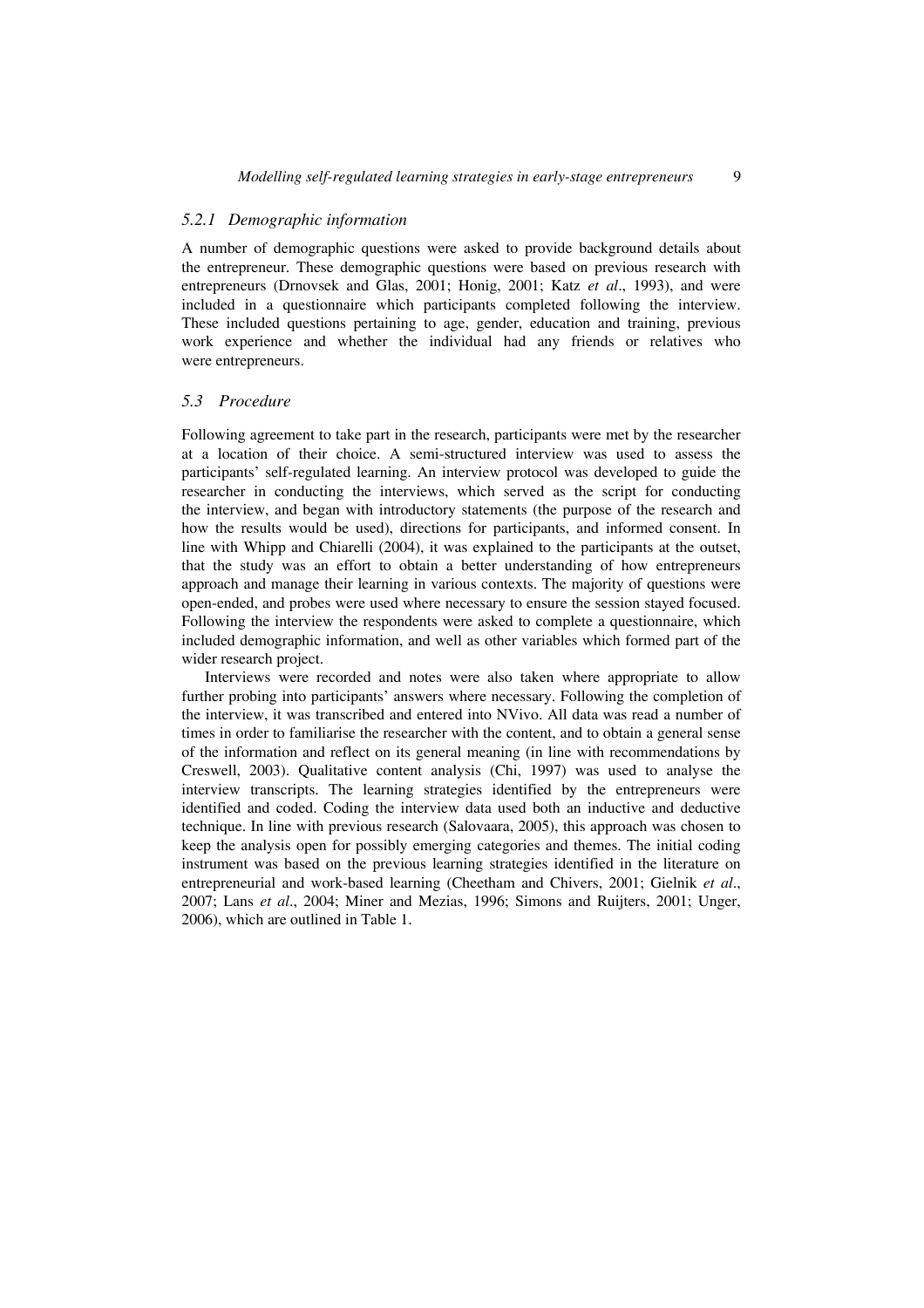| Table 1 | Learning strategies previously identified for deductive coding |
|---------|----------------------------------------------------------------|
|---------|----------------------------------------------------------------|

| Source               | Type of learning             |                | Learning strategies                        |
|----------------------|------------------------------|----------------|--------------------------------------------|
| Cheetham and         | Learning processes in        | 1              | Practice and repetition                    |
| Chivers $(2001)$     | informal learning            | 2              | Reflection                                 |
|                      |                              | 3              | Observation and copying                    |
|                      |                              | 4              | Extra-occupational transfer                |
|                      |                              | 5              | Stretching activities                      |
|                      |                              | 6              | Perspective changing/switching             |
|                      |                              | 7              | Mentor/Coach interactions                  |
|                      |                              | 8              | Unconscious absorption or osmosis          |
|                      |                              | 9              | Use of psychological devices/mental tricks |
|                      |                              | 10             | Articulation                               |
|                      |                              | 11             | Collaboration                              |
| Gielnik et al.       | <b>Experiential learning</b> | 1              | Reflective observation (observing)         |
| (2007)               |                              | $\overline{2}$ | Abstract conceptualisation (thinking)      |
|                      |                              | 3              | Active experimentation (acting)            |
| Lans et al.          | Types of informal            | 1              | Study groups                               |
| (2004)               | learning                     | 2              | <b>Business visits</b>                     |
|                      |                              | 3              | Research and development institutes        |
|                      |                              | 4              | Professional journals                      |
|                      |                              | 5              | Pre-entry experience                       |
|                      |                              | 6              | Learning from colleagues                   |
|                      |                              | 7              | Self-analysis                              |
|                      |                              | 8              | Reflection                                 |
| Miner and            | Key learning processes       | 1              | Trial and error learning                   |
| <b>Mezias</b> (1996) |                              | 2              | Inferential learning                       |
|                      |                              | 3              | Vicarious learning                         |
|                      |                              | 4              | Generative learning                        |
| Simons and           | Expansion (making            | 1              | Theoretical learning                       |
| Ruijters (2001)      | learning more explicit)      | $\overline{2}$ | Inquiry learning                           |
|                      |                              | 3              | Critical learning                          |
| <b>Unger</b> (2006)  | Deliberate practice          | 1              | Mental stimulation                         |
|                      |                              | 2              | Seeking feedback                           |
|                      |                              | 3              | Professional reading                       |
|                      |                              | 4              | Consulting experts                         |
|                      |                              | 5              | Exploring new strategies                   |
|                      |                              | 6              | Attending seminars/workshops/courses       |
|                      |                              | 7              | Private conversation                       |
|                      |                              | 8              | Observing others                           |
|                      |                              | 9              | Firm meetings                              |
|                      |                              | 10             | Controlling/Checking                       |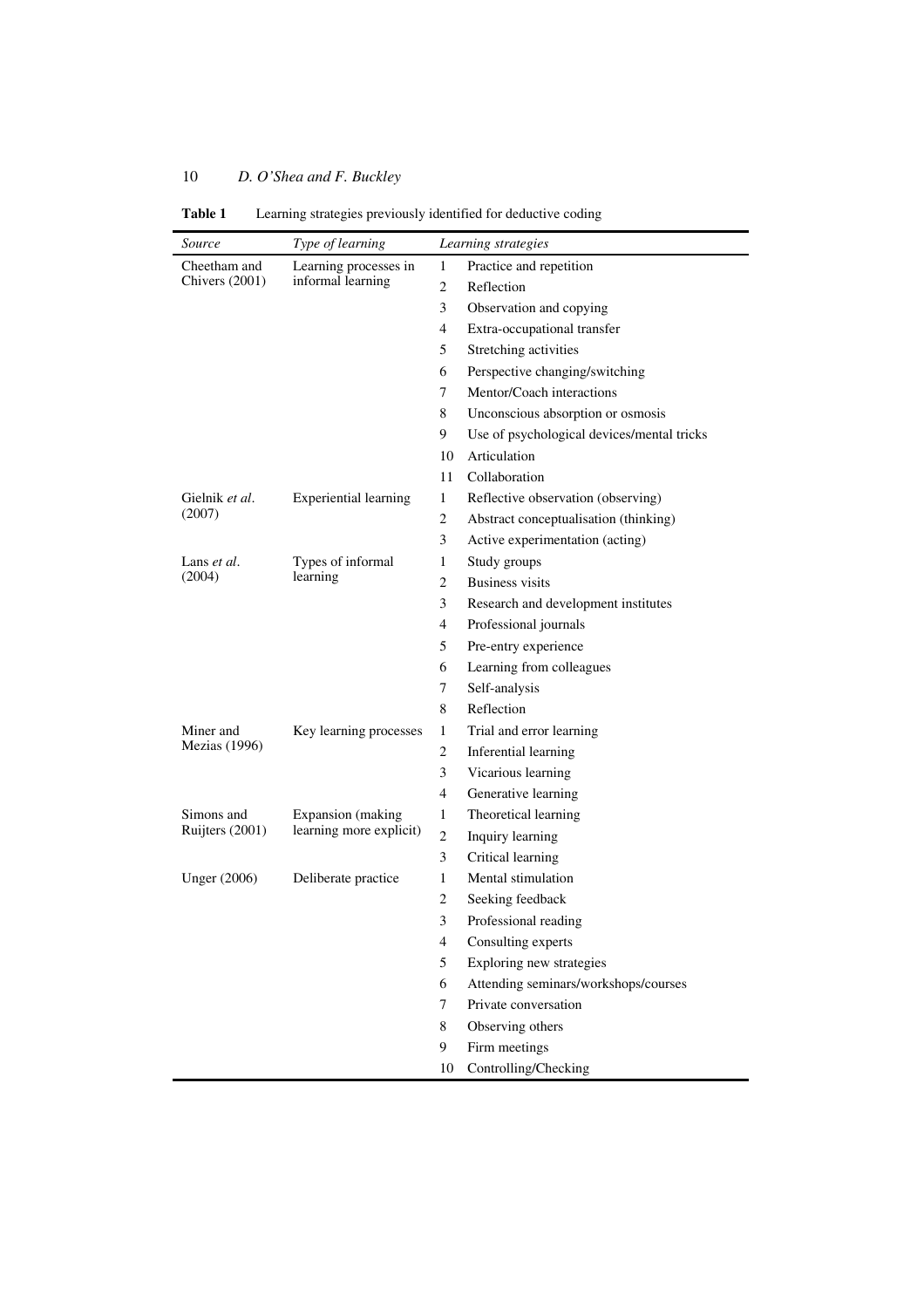## **6 Results**

Results of the inductive and deductive coding revealed 37 different learning strategies engaged in by nascent entrepreneurs and new business owners. These strategies were grouped based on their similarity, into the themes or macro-categories of:

- searching or seeking expert knowledge
- cognitive strategies
- expansion
- informal learning
- experiential or environmental learning
- unconscious learning.

The individual strategies and examples of their evidences are shown in Table 2. Examination of Table 2 suggests that entrepreneurs use a wide variety of learning strategies in managing the knowledge acquisition process, thus providing support for proposition 1.

Support was also found for propositions 2 and 3. The strategies identified exhibit both implicit and explicit learning strategies (proposition 2), and participants demonstrated a variety of interactions with people and context in their learning (proposition 3). *Searching or seeking expert knowledge* and *cognitive strategies* appear as the most explicit learning strategies, while *experiential or environmental learning strategies* and *unconscious learning* are the most implicit. The strategies grouped under *expansion* and *informal learning* show the most evidence of interaction with the environment and individuals to aid learning.

Looking at Figure 1 also indicates a pattern of usage in terms of the learning strategies employed by entrepreneurs. The general trend seems to indicate that entrepreneurs are more likely to use *expansion* strategies than any others, and use *informal learning* strategies least often. *Experiential/Environmental* learning strategies seem to generally be the type of strategies used more often after *expansion*, with *seeking expert knowledge* and the use of *cognitive strategies* being used moderately.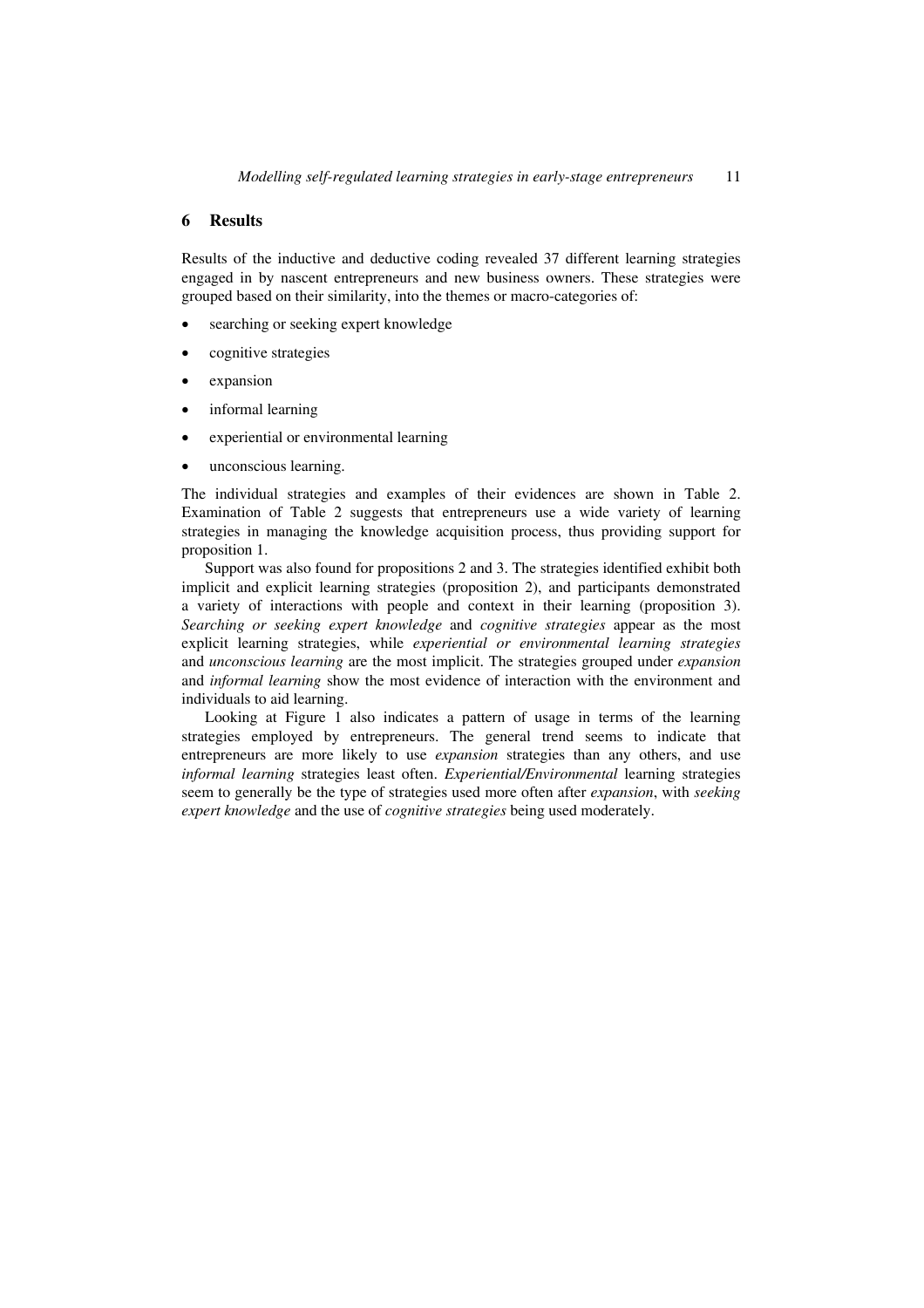| Category                                 | $\Omega_{\tilde{c}}$<br><b>Strate</b>    | Number of passages<br>coded at strategy | Example                                                                                                                                                                                                                                                                                                                                                                                  |
|------------------------------------------|------------------------------------------|-----------------------------------------|------------------------------------------------------------------------------------------------------------------------------------------------------------------------------------------------------------------------------------------------------------------------------------------------------------------------------------------------------------------------------------------|
| Searching or seeking<br>expert knowledge | Attending seminars/<br>courses/workshops | 27                                      | So, even though there is a lot of other formal educational qualifications that<br>Attended conferences for networking, to build up, I suppose, knowledge of<br>the industry, and my exposure to other start-ups, to maybe understand how<br>I would have in advance of that, in terms of bringing me to the next step<br>they got access to funds or did their business planning. (P007) |
|                                          |                                          |                                         | You take advantage then of all the training courses available, where they<br>or the first steps of being an entrepreneur,  it was doing those two<br>programmes. (P009)<br>train you. (P012)                                                                                                                                                                                             |
|                                          | Consulting experts                       | $\overline{30}$                         | Talking though the problems with people who have done it before; people<br>who at least recognise the problem. (P006)                                                                                                                                                                                                                                                                    |
|                                          | Professional reading                     |                                         | I am reading every single book that I can possibly read about the<br>area. (P006)                                                                                                                                                                                                                                                                                                        |
|                                          |                                          |                                         | I got a couple of reference books and worked my way through them. (P013)                                                                                                                                                                                                                                                                                                                 |
| Cognitive strategies                     | Controlling/Checking                     | 4                                       | We would have a certain set of assumptions about how they are going to be<br>affected, and often times we find that it is completely different. (P009)<br>I keep a track on which papers are working the best. (P004)                                                                                                                                                                    |
|                                          | Organising                               | $^{\circ}$                              | I have Excel spreadsheets that sort of thing to, just to simplify the whole<br>process. (P013)                                                                                                                                                                                                                                                                                           |
|                                          | Practice and repetition                  | 3                                       | It is pure practice. (P013)                                                                                                                                                                                                                                                                                                                                                              |
|                                          | Stretching activities                    | Ξ                                       | You have to step out of this comfort zone to sell these other things. (P004)                                                                                                                                                                                                                                                                                                             |
|                                          |                                          |                                         | We start with big problems, big questions, big issues, big whatever, and we<br>hone down into the various things. (P006)                                                                                                                                                                                                                                                                 |

## **Table 2** Learning strategies identified in nascent entrepreneurs and new business owners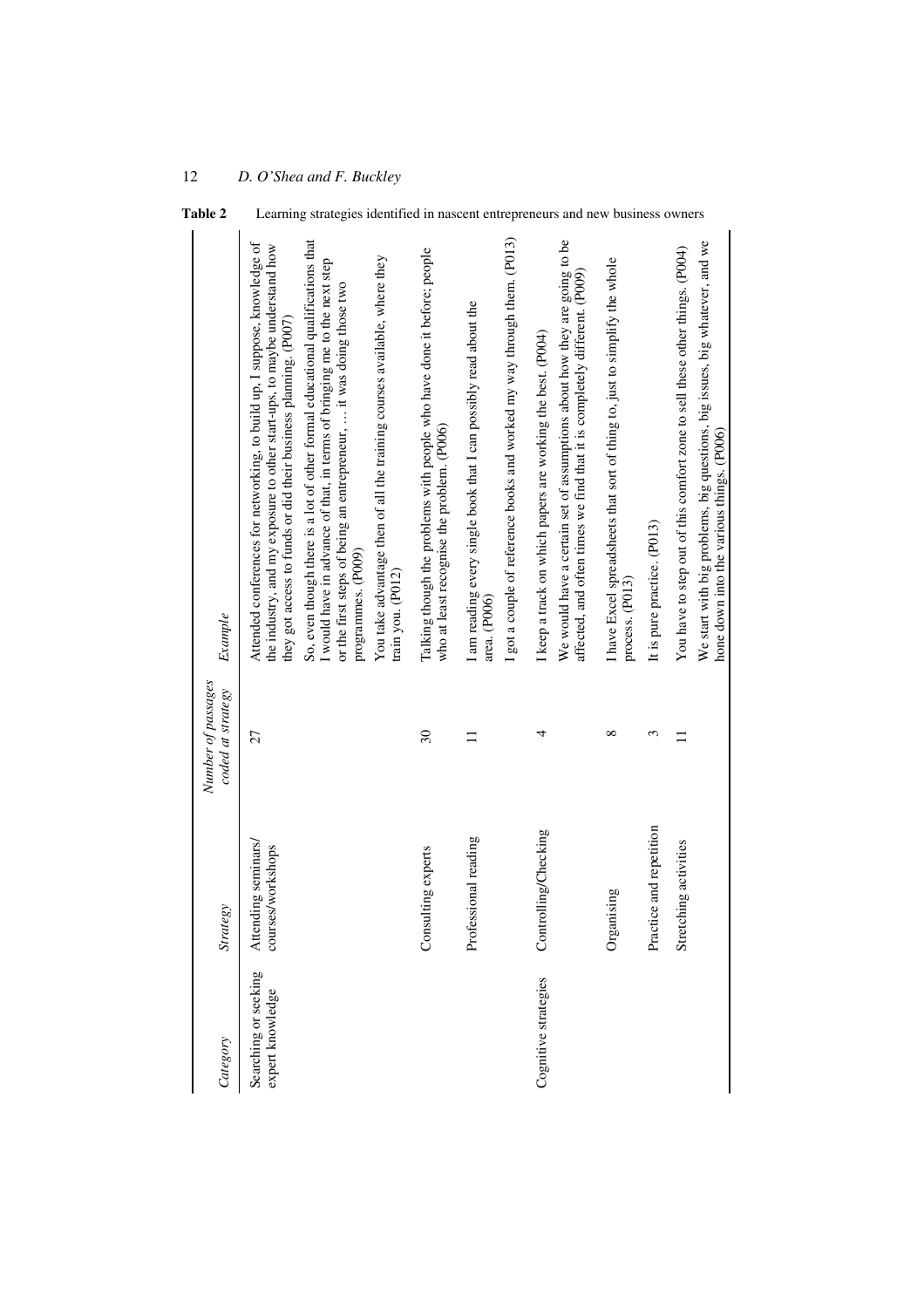| Category  | <b>Strategy</b>           | Number of passages<br>coded at strategy | Example                                                                                                                                                                                                                                                                                                    |
|-----------|---------------------------|-----------------------------------------|------------------------------------------------------------------------------------------------------------------------------------------------------------------------------------------------------------------------------------------------------------------------------------------------------------|
|           | Structuring knowledge     | $\overline{a}$                          | What you need to do is centralise everything on what are the key points that<br>you really need to know to get everything up and running. (P014)                                                                                                                                                           |
|           | Thinking                  | $\supseteq$                             | I went off and I thought about it, I dragged together four people - four other<br>We are working out, what is our revenue model, how do we make money<br>out of this thing? And, basically, talked the whole thing through. (P005)<br>people, so there is five founders, and I started the company. (P006) |
| Expansion | Inquiry learning          | ७                                       | You sit in a guy's office and you ask him what his problems are. (P005)                                                                                                                                                                                                                                    |
|           | Learning from colleagues  | $\frac{6}{1}$                           | told me everything he knew about the business, and different ways of doing<br>and next thing, you know, and we talked more and more, and next thing he<br>I met this guy and we talked and he just drip feeded me some stuff then<br>things, and cutting costs and all that. (P004)                        |
|           | customers<br>Consulting   | ∞                                       | We sit down with the clients and talk to them about what they want<br>to do. (P013)                                                                                                                                                                                                                        |
|           | Networks                  | $\mathbf{13}$                           | I think what we have found more successful, more than anything else is sthe<br>Acquiring what we needed, just knowing some contacts in the<br>whole referral network thing. (P009)<br>industry. (P012)                                                                                                     |
|           | sits<br>Business vi       | ξ                                       | Practically seeing that sites and seeing what I needed to be able to do to do<br>that myself did help a lot. (P011)                                                                                                                                                                                        |
|           | Environmental structuring | 29                                      | What I did was pretty much picked the best of the people that I knew, and<br>In fact, one of the things I do, I basically pull people in around<br>all of them joined as a result. (P006)<br>me. (P005)                                                                                                    |

**Table 2** Learning strategies identified in nascent entrepreneurs and new business owners (continued)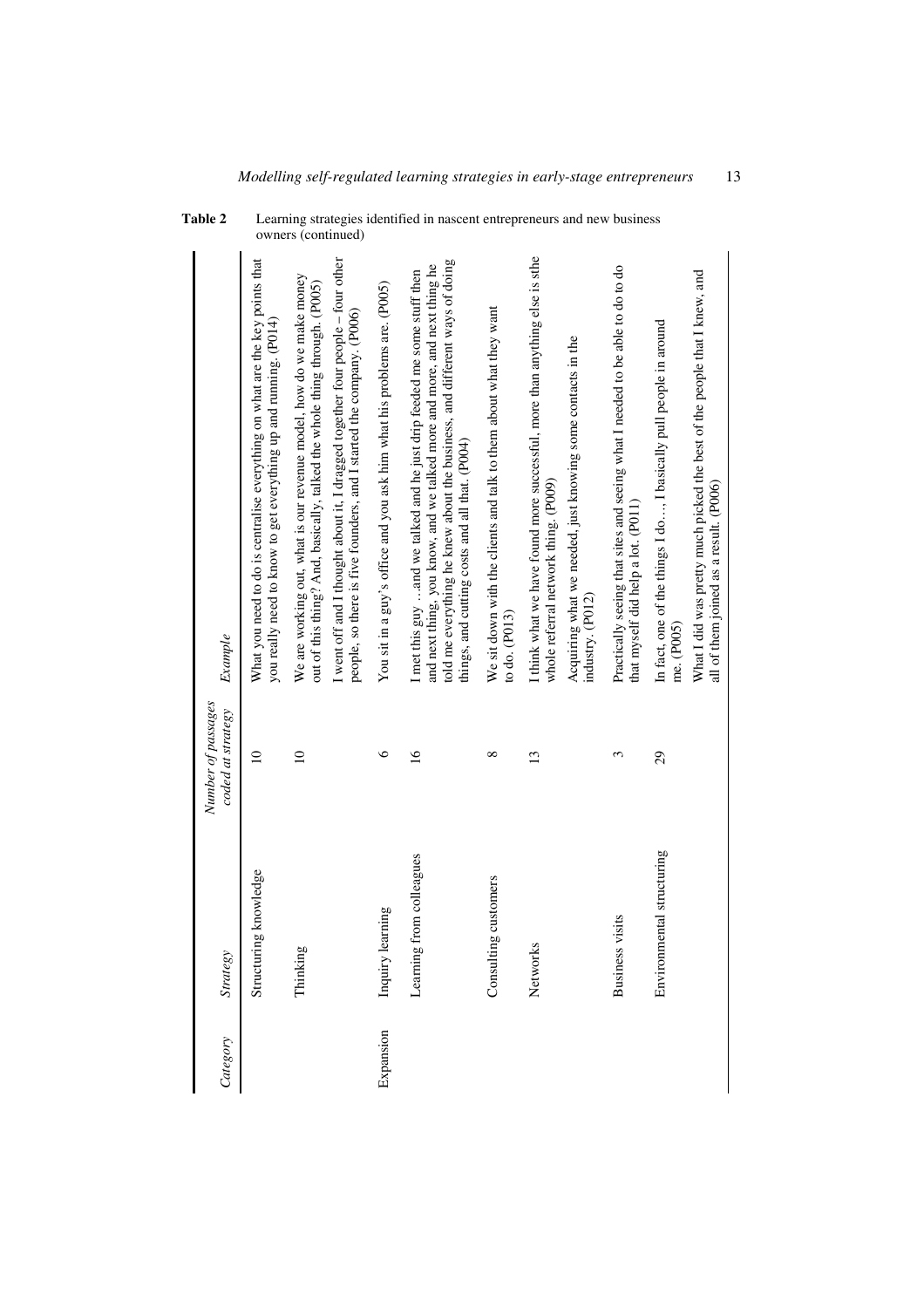| Category          | <b>Strategy</b>                | Number of passages<br>coded at strategy | Example                                                                                                                                                                                                                                                                                                                                |
|-------------------|--------------------------------|-----------------------------------------|----------------------------------------------------------------------------------------------------------------------------------------------------------------------------------------------------------------------------------------------------------------------------------------------------------------------------------------|
|                   | Exploring new strategies       | ω                                       | I started as well as that, trying to sell other products. (P004)                                                                                                                                                                                                                                                                       |
|                   | experimentation<br>Active      | 5                                       | Learning about the software and actually getting my hands on it and playing<br>with it, and setting it up, and-playing with it is what I kind of enjoy. (P011)                                                                                                                                                                         |
|                   | Observation                    | 5                                       | I was being paid, I learned something huge and I saw it being put in<br>action. (P007)                                                                                                                                                                                                                                                 |
|                   | Reflection                     | $\frac{6}{1}$                           | you know, what information did we get that we can put on to our customer<br>How quickly did I learn from that experience. It is probably only now that<br>In the morning we talk before and in the afternoon we talk post, and see,<br>I am really trying to piece together the issues. (P005)<br>relationship management tool. (P009) |
|                   | Searching for<br>opportunities | 23                                      | So we started to look for an opportunity about three years ago. (P009)<br>Keep your antenna out to know when the rules change. (P005)                                                                                                                                                                                                  |
|                   | development<br>Vision          | $\overline{2}$                          | organisation to work we all had to have a common vision of what it was<br>Honestly, probably one thing, which was for this organisation, this new<br>we were buying into. (P009)                                                                                                                                                       |
|                   | Research                       | $\overline{c}$                          | You have to go and do a bit of research yourself. (P013)                                                                                                                                                                                                                                                                               |
|                   | Seeking feedback               | $\overline{13}$                         | You still need to go out and just give it to the people to test it anyway.<br>You have to do that. (P008)                                                                                                                                                                                                                              |
| Informal learning | Brainstorming                  | $\mathbf 2$                             | It was a deliberate couple of weeks of brainstorming. (P006)                                                                                                                                                                                                                                                                           |
|                   | Collaboration                  | $\overline{c}$                          | You have to have collective decisions on, and different points of<br>view. $($ P $014)$                                                                                                                                                                                                                                                |
|                   | Firm meetings                  | 13                                      | Need to have strategy in place/know what want to get out of the<br>meeting. (P005)                                                                                                                                                                                                                                                     |

**Table 2** Learning strategies identified in nascent entrepreneurs and new business owners (continued)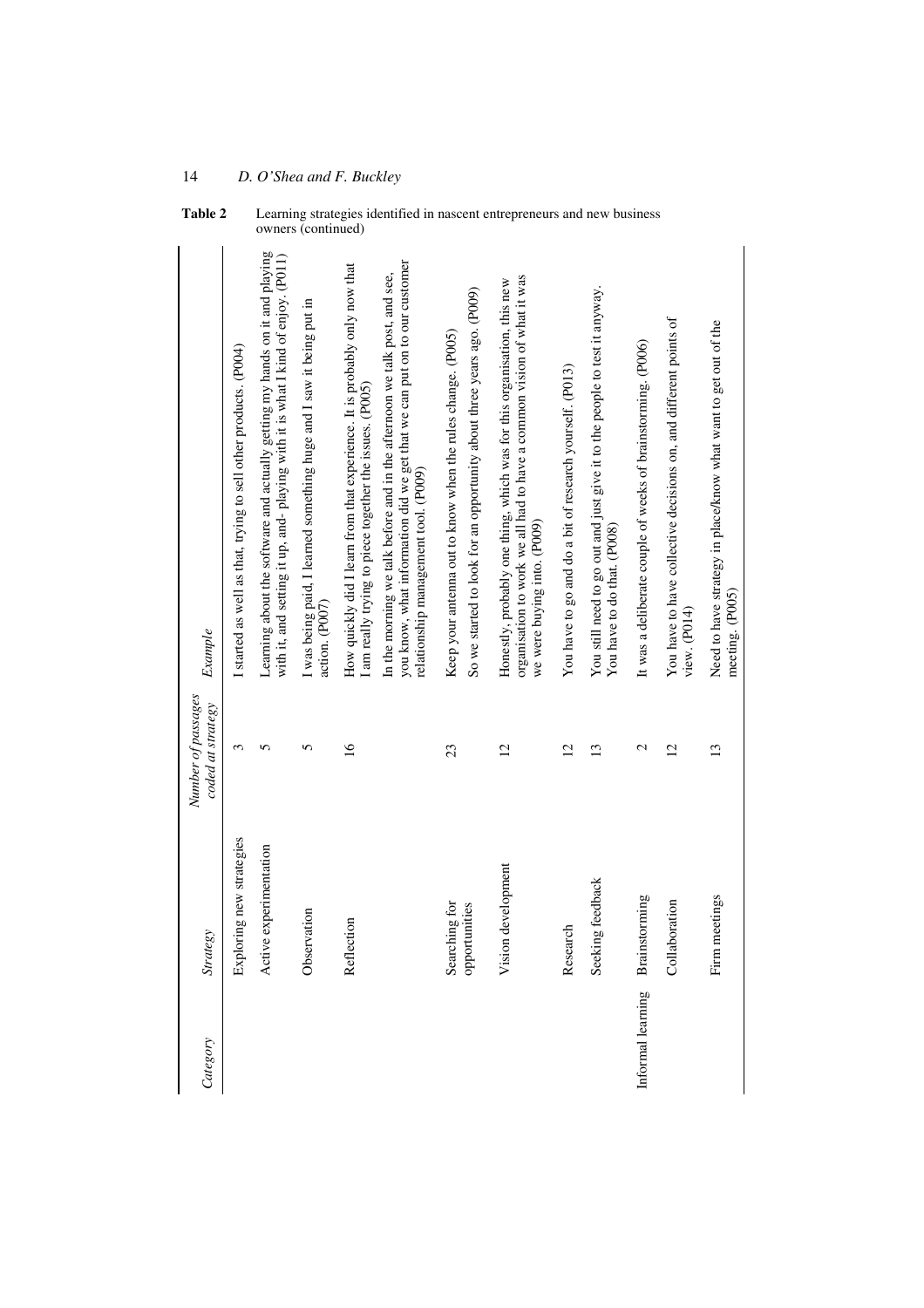| Category                                   | <b>Strategy</b>                | Number of passages<br>coded at strategy | Example                                                                                                                                                                                                                                                      |
|--------------------------------------------|--------------------------------|-----------------------------------------|--------------------------------------------------------------------------------------------------------------------------------------------------------------------------------------------------------------------------------------------------------------|
| Environmental<br>Experiential/<br>learning | Extra-occupational<br>transfer | $\circ$                                 | It was such a key skill to have, and I did not realise that I was going to<br>get it. (P006)                                                                                                                                                                 |
|                                            | Pre-entry experience           | $\overline{31}$                         | The customer relationships I learned in my first job. (P006)                                                                                                                                                                                                 |
|                                            | Generative learning            | $\overline{15}$                         | I was going to. So the next time a similar job on that comes up you have<br>then you say, Jesus, I spent three times more time on that than I thought<br>You know, it is nearly self-correcting, you find out, you do one job and<br>that experience. (P013) |
|                                            | Incidental learning            | $\supseteq$                             | It was a bit of a branch-off for me. But that was interesting and it came<br>fairly naturally alright. And as I said, it is something I still use. (P013)                                                                                                    |
|                                            | Learning from failure          | $\circ$                                 | I think, a skill or a knowledge set in there is, I guess, managing failure,<br>Even the bad outcome I would say probably freed us up a lot. (P009)<br>or accepting failure. (P007)                                                                           |
|                                            | Action learning                | $\overline{24}$                         | The real learning is when you do it yourself. (P004)                                                                                                                                                                                                         |
|                                            | Learning from family           | ७                                       | I spoke to my brother, who had set up a business. (P007)<br>My sister is a business mentor. (P009)                                                                                                                                                           |
| Unconscious<br>learning                    | Innate characteristics         |                                         | I would say that those things were sort of innate characteristics in<br>someone. I do not think you can probably learn. (P010)                                                                                                                               |
|                                            | Osmosis                        |                                         | I am not sure whether it was something that I learned, or that I just know<br>how to do, or assumed that I knew how to do and just did it. (P006)                                                                                                            |

**Table 2** Learning strategies identified in nascent entrepreneurs and new business owners (continued)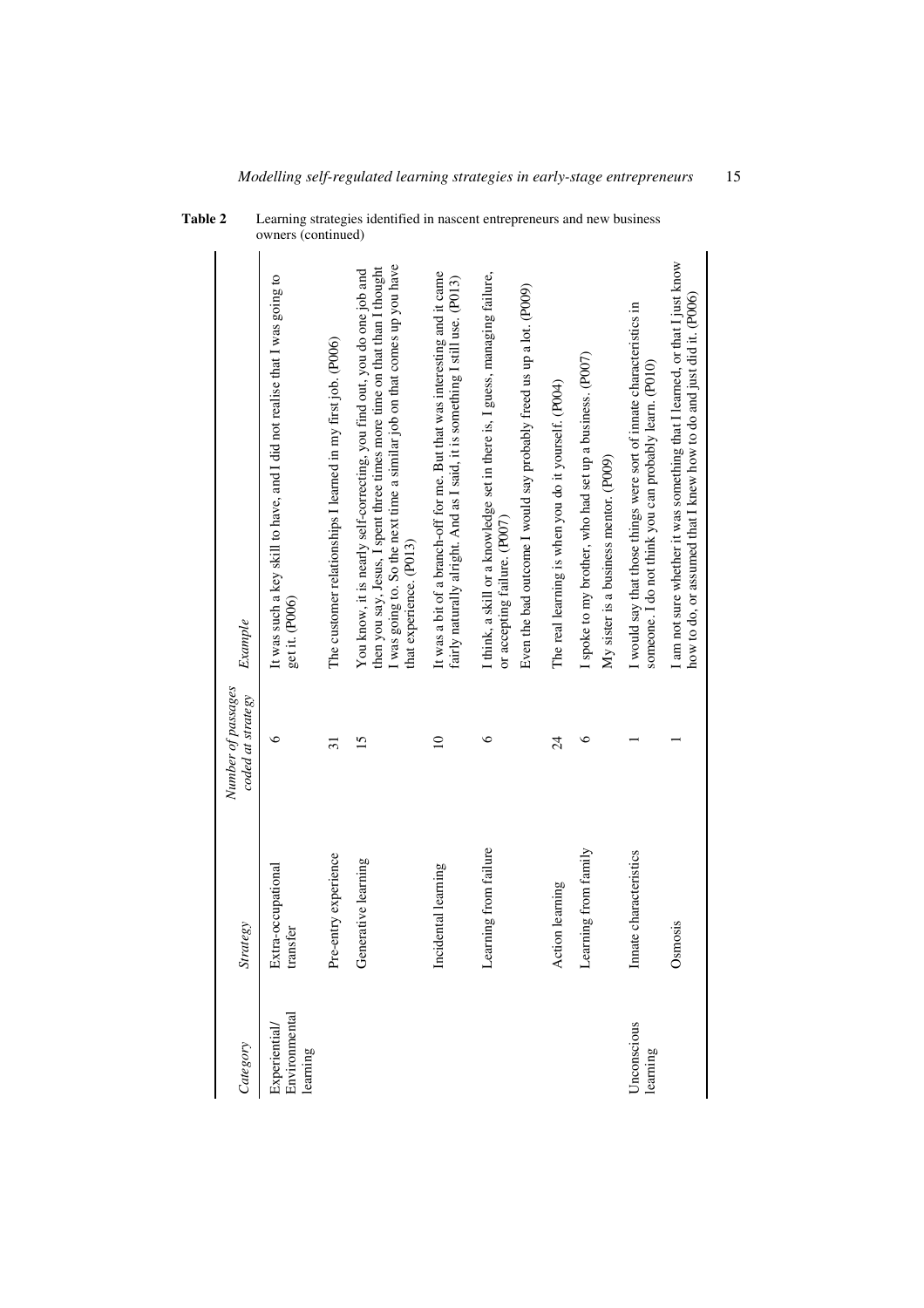



Notes: ExpKnow = Seeking or searching for expert knowledge.

CogStrat = Cognitive Strategies.

Expansion = Expansion strategies.

InfLean = Informal Learning strategies.

ExpEnvLearn = Experiential or Environmental learning strategies.

## **7 Discussion**

Recent advances in the psychology of entrepreneurship have tried to explain why entrepreneurs are more willing than their counterparts to bear environmental uncertainty (McMullen and Shepherd, 2006), with such approaches representing an example of 'psychological context' (Shapiro *et al*., 2007, p.132). From the perspective of entrepreneurial action, whether an individual will engage in a particular action is a decision that depends on whether the individual is motivated enough to act, given the uncertainty he or she expects to encounter in pursuit of an opportunity (McMullen and Shepherd, 2006). Hence, action depends on psychological context, as well as environmental context. The findings of this study represent an application of this perspective to the process of learning and knowledge acquisition in the early stages of a new venture. The findings clearly demonstrate a role for both the psychological and environmental context in the process of entrepreneurial learning and knowledge acquisition. In addition, the results suggest that these two contexts are not mutually exclusive but interact, so that both play a role in reciprocally shaping each other in order to allow the entrepreneur to acquire key knowledge, skills, abilities and competencies in starting a new venture.

Analyses of the results unravelled the complex network of strategies employed by entrepreneurs to manage their learning and knowledge acquisition in the early stages of a new venture. The results revealed that entrepreneurial learning and knowledge acquisition is both implicit and explicit in nature, involving varying levels of interaction with the environment and other individuals, and importantly that entrepreneurs do engage in designing their own learning environments, which is in line with Simons' (2000)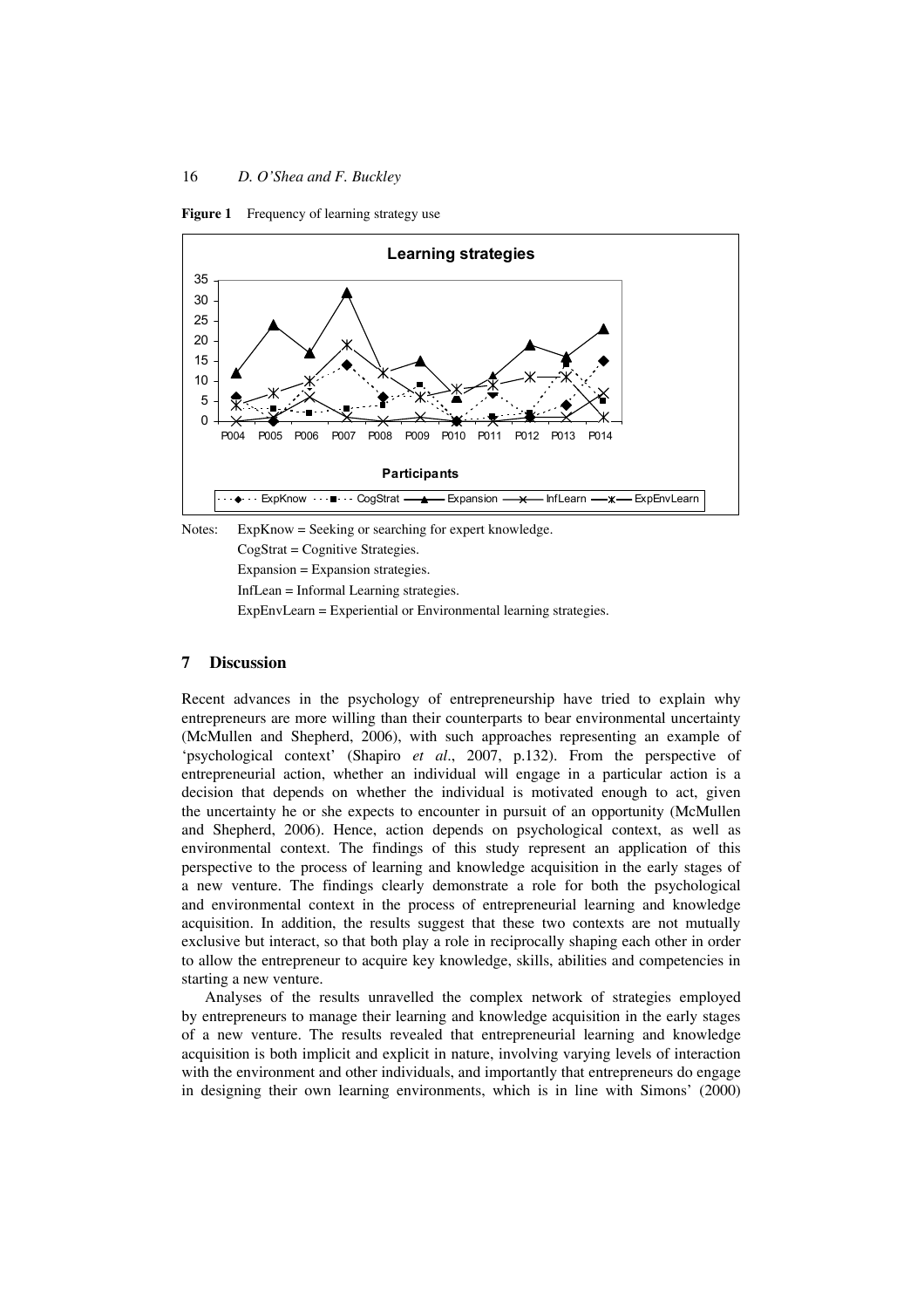theorising on work-based learning. The findings of the qualitative data analysis appear to indicate that in an entrepreneurial context, self-regulated learning strategies may be conceptualised along two dimensions:

- 1 the level of intentionality
- 2 the extent to which the learning is individual or interactive.

Figure 2 illustrates this conceptual model.

Conceptualising the self-regulation of entrepreneurial learning in this way demonstrates that while some learning strategies employed by entrepreneurs fall into the typical definition of SDL, and are both highly individual and deliberate, entrepreneurs may also position themselves strategically in their environment so as to take full advantage of interactions with individuals. Similarly, Figure 2 suggests that the learning strategies that have previously been identified for entrepreneurs (*e.g.*, Gielnik *et al*., 2007; Unger, 2006) can be integrated with previous research on informal and work-based learning strategies (*e.g.*, Cheetham and Chivers, 2001; Lans *et al*., 2001; Simons and Ruijters, 2001) to provide a more complete picture of how entrepreneurs manage the knowledge acquisition process.

Conceptualising entrepreneurial learning along the dimension of intentionality fits well with previous theories of self-regulation and self-regulation learning. Frese (2007) proposes that from an action theory perspective, the action structure is concerned with the hierarchical cognitive regulation of behaviour. Action theory distinguishes three task-oriented levels of regulation and one metacognitive level:

- 1 *The skill level of regulation*: The lowest level of regulation which regulates situationally specific automatised or routinised skills. The skill level of regulation is the preferred level.
- 2 *The level of flexible action patterns*, which consist of ready-made action programmes available in memory but must be flexibly adjusted to situationally defined parameters.
- 3 *The conscious level*, which is concerned with conscious regulation of goal-oriented behaviour, meaning that they are aware of how they go about a certain action.
- 4 *The level of metacognitive heuristics*, which concerns the knowledge of how we ourselves use the cognitive strategies.

The first two levels – the *skill level* and the *level of flexible action patterns* – are often subsumed under the term of mindlessness (Frese, 2007). Looking at Figure 2, the *unconscious learning strategies* (*osmosis* and *innate characteristics*) can be classified at the skill level, and the strategies under *experiential or environmental learning* (*e.g.*, *Incidental learning*, *Extra-occupational transfer*, *etc*.) can be classed at the level of flexible action patterns. Some of the *experiential learning strategies* (*e.g.*, *Generative learning* and *Learning from failure*) as well as the strategies under *Informal learning* (*brainstorming*, *collaboration*, *etc*.) can be classed under the conscious level of regulation. The strategies under *Expansion* and *Seeking expert knowledge* can also be included at the conscious level. Figure 2 deals mainly with the conscious levels of regulation. However, strategies such as *Reflection*, *Controlling/Checking* and *Consulting experts* are indicative of the types of strategies that may be included at the level of metacognitive heuristics (see Table 2 for supporting quotations).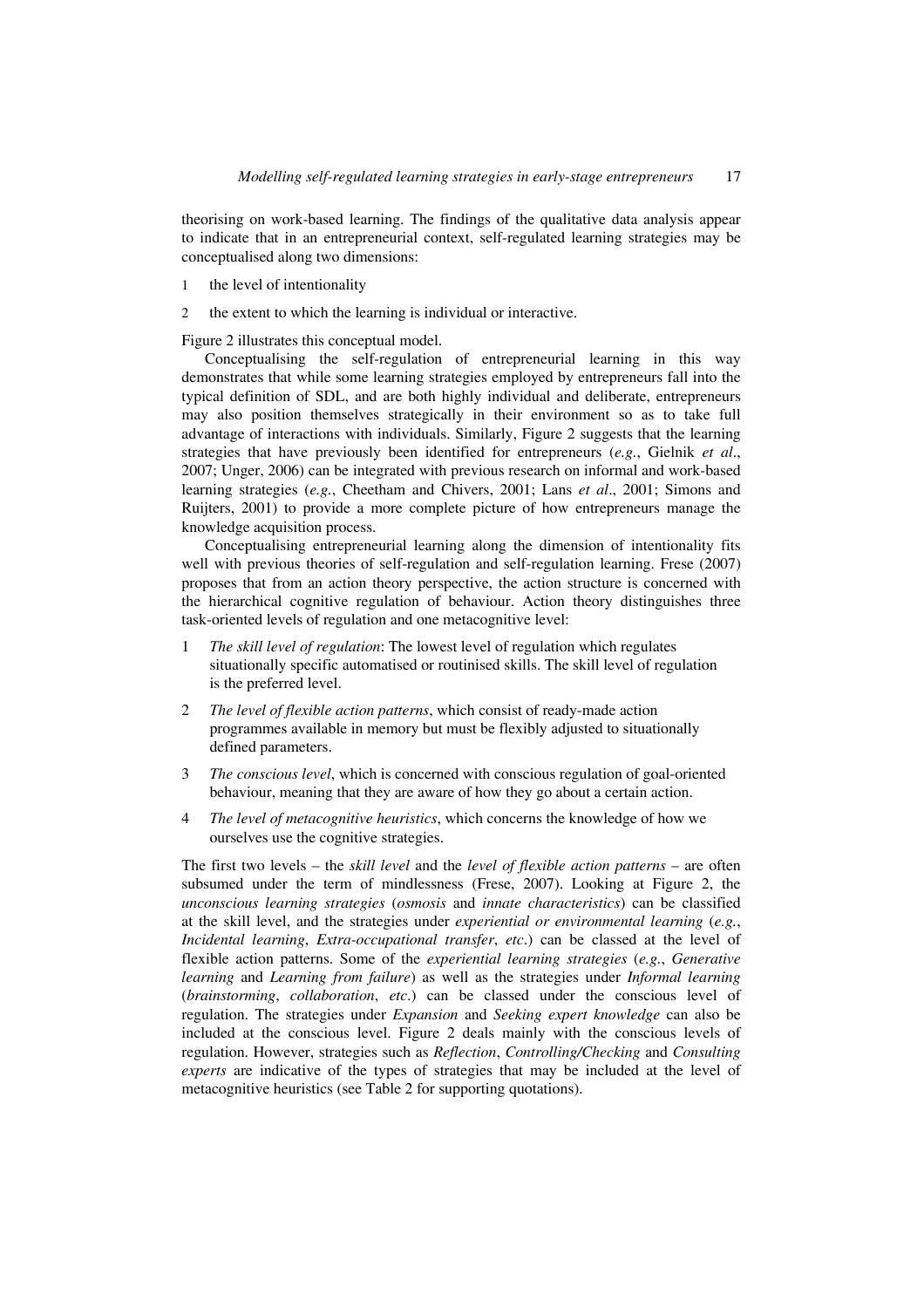

**Figure 2** Entrepreneurial learning strategies along the dimensions of intentionality and source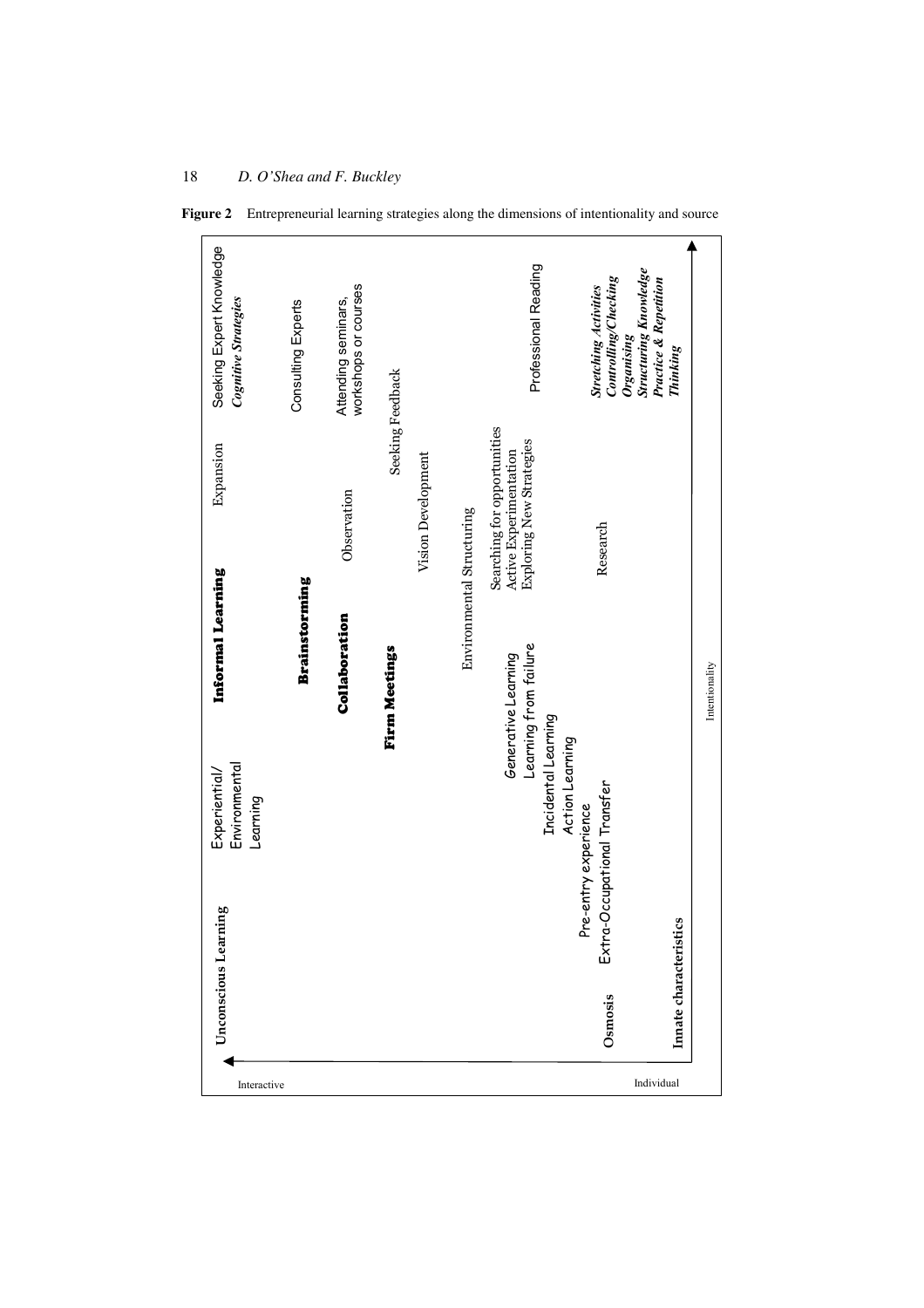Figure 2 also fits quite well with a social cognitive perspective of self-regulated learning. A social cognitive perspective is distinctive in viewing self-regulation as an interaction of personal, behavioural, and environmental triadic processes (Zimmerman, 2000). This conception of self-regulated learning encompasses the cognitive skills emphasised by metacognitive theorists, but also extends beyond these to include the self-regulation of motivation, the learning environment, and social supports for self-directedness (Zimmerman *et al.*, 1992). According to a social cognitive perspective, the acquisition of a wide range of task competencies emerge in a series of four regulatory skill levels (Zimmerman, 2000):

- 1 At the *observational level*, learners can induce the major features of the skill or strategy from watching a model learn or perform.
- 2 An *emulation level* of self-regulatory skill is attained when a learner's behavioural performance approximates the general strategic form of the model. The motoric and social consequences of the observer's use of this skill will determine the motivation to develop the skill further.
- 3 Attainment of a third, *self-controlled level* of self-regulatory skill occurs when learners master the use of a skill in structured settings outside the presence of models.
- 4 A *self-regulated level* of task skill is achieved when learners can systematically adapt their performance to changing personal and contextual conditions. The learner can vary the use of task strategies and make adjustments based on outcomes. Learners can choose a strategy and adapt its features with little or no residual dependence on the model.

The source of learning of regulatory skill is primarily social for the first two levels, but at more advanced levels, the locus shifts to self-sources (Zimmerman, 2000). In Figure 2, we can clearly see that learning strategies can be differentiated in terms of level of social interaction. A number of the *Cognitive strategies* (*e.g.*, *controlling/checking*, *stretching activities*, *structuring knowledge*) indicate a high level of self-regulatory skill and so can be classified under the fourth self-regulated level. However, there are strategies in Figure 2, which are high in terms of level of social interaction, but would also be considered to have high levels of regulatory skill involved; the strategies under the category of *Expansion* would be a case in point. It would appear that Zimmerman's social cognitive perspective of self-regulated learning, which was developed within an educational setting, may need to be adapted to include strategies which are high on social interaction and also high on self-regulatory skill. Some of the preferred ways of learning for entrepreneurs in an informal setting are seeking feedback, vision development, environmental structuring and active experimentation (see *expansion* strategies in Figure 1). Hence, the strategies identified in this research suggest that self-regulated learning may need to be conceptualised differently in non-formal or informal learning environments, than it has previously been in educational settings. The present research indicates that the context and the interactions an entrepreneur has with various individuals, groups and organisations are important strategies in the self-regulation of entrepreneurial learning. Theorising about self-regulated learning in informal contexts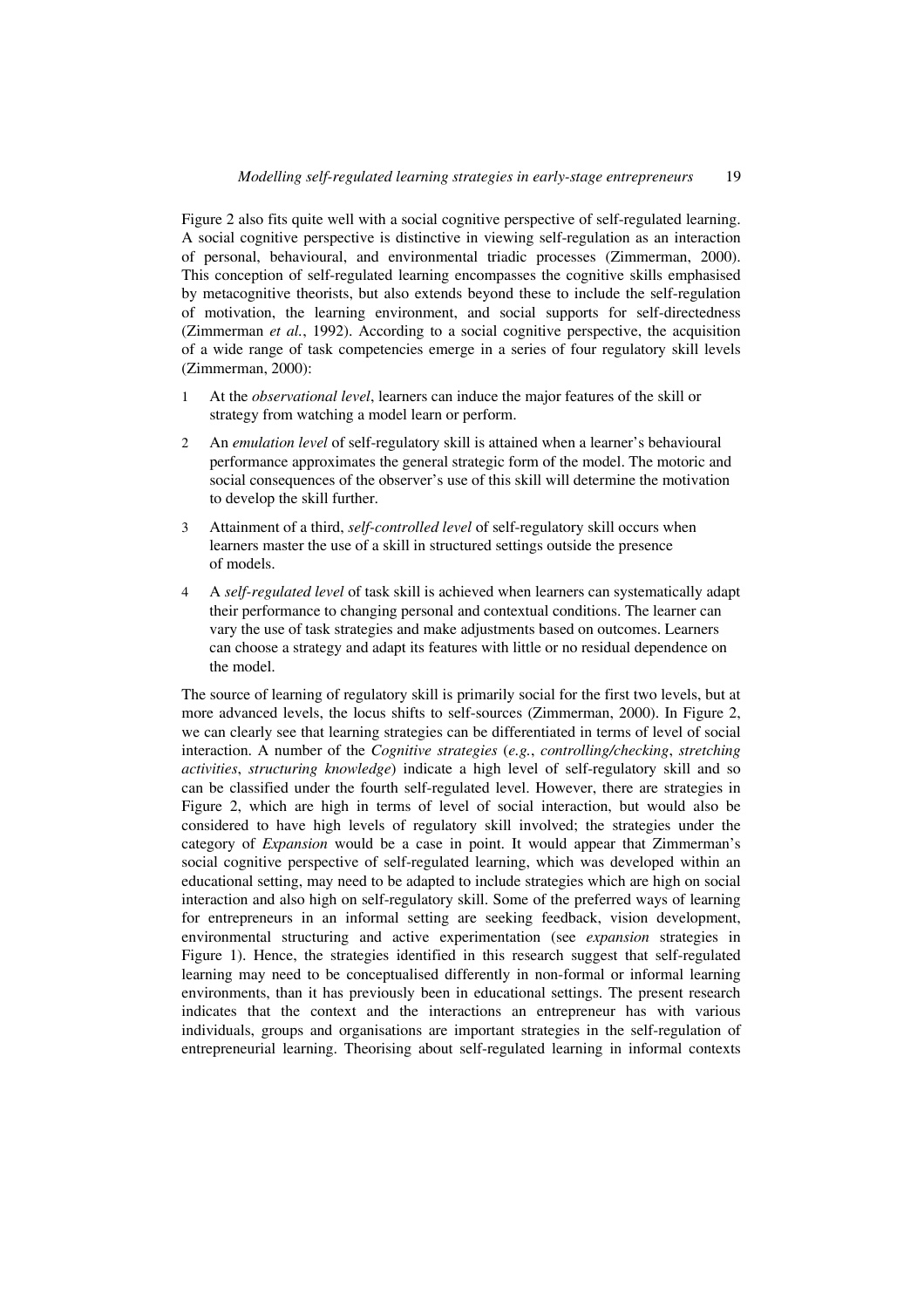must move beyond the individualistic view of cognitive strategies to view the person in context, in line with the theorising of Simons (2000; Simons and Ruijters, 2001) about work-based learning.

Simons (2000) suggested that in many work-based situations, learning is a side-effect of problem solving, working or acting only, and it will appear as experiential or incidental learning. However, although in such contexts, there is no explicit regulation of learning, the learners may be regulating their actions, problem solving or working. Although learning in this context occurs unconsciously (there are no learning goals, learning strategies or testing of learning) and is regulated by the environment, the work environment can be organised in such ways that experiential learning becomes more or less probable. Simons (2000) suggest that the skills learners need in order to be able to do this themselves include personal autonomy and skills and attitudes that relate to working in such a way that experiential learning become probable. These include: getting feedback on one's activities, thinking about actions 'in action', reflection on actions in a more general sense, innovation and experimentation and theory construction or vision development (Simons, 2000). Hence, it would appear that in order to capture the reality of learning in an informal or work-based context, theories of self-regulated learning must move beyond the formal educational model which they have previously adhered to.

Doornbos *et al.* (2004) note in their typology of work-based learning (which includes guided learning, experiential learning and SDL) that there are questions over the appropriateness of guided learning (or instruction) for understanding and modelling work-related learning. Furthermore, they suggest that instead of being explicit, guidance may actually be implicit in the responses of others at work. The results of learning within the entrepreneurial context presented here, suggest that guided learning may actually be a sub-category of self-directed or intentional learning within the SRL continuum. Doornbos *et al.* (2004) also suggest that SDL within the work environment appears to involve the intention to take advantage of those opportunities that present themselves and as a result, exert some control over one's development at work, providing further theoretical support for the second axis in Figure 1, that of the level of interaction. The findings suggest that entrepreneurs, who operate in an entirely autonomous environment, attempt to structure their environment, interactions with others and experiences in order to place themselves in an advantageous position with regard to learning from others successes and failures, as well as their own.

The investigation of self-regulated learning offers a more comprehensive account of learning strategies that may be engaged in, moving beyond the restriction on the cognitive model or the experiential model, and also offers scope for a more comprehensive approach to the study of learning strategies within entrepreneurs. The next stage in research on the topic of entrepreneurial self-regulated learning is to examine potential relationships between self-regulated learning strategies and entrepreneurial knowledge, performance and success. Kraus (2003) has established that self-regulation or reciprocal determinism is evident in the relationship between EO, strategy process characteristics and business performance, and concludes that a comprehensive psychological approach to entrepreneurial performance must incorporate self-regulatory processes. It follows that learning is a process that must occur in order for this feedback or self-regulatory loop to operate. By investigating the self-regulatory learning processes that occur to enable such reciprocal determinism, not only with regard to business performance, but also in relation to other critical contexts from which entrepreneurs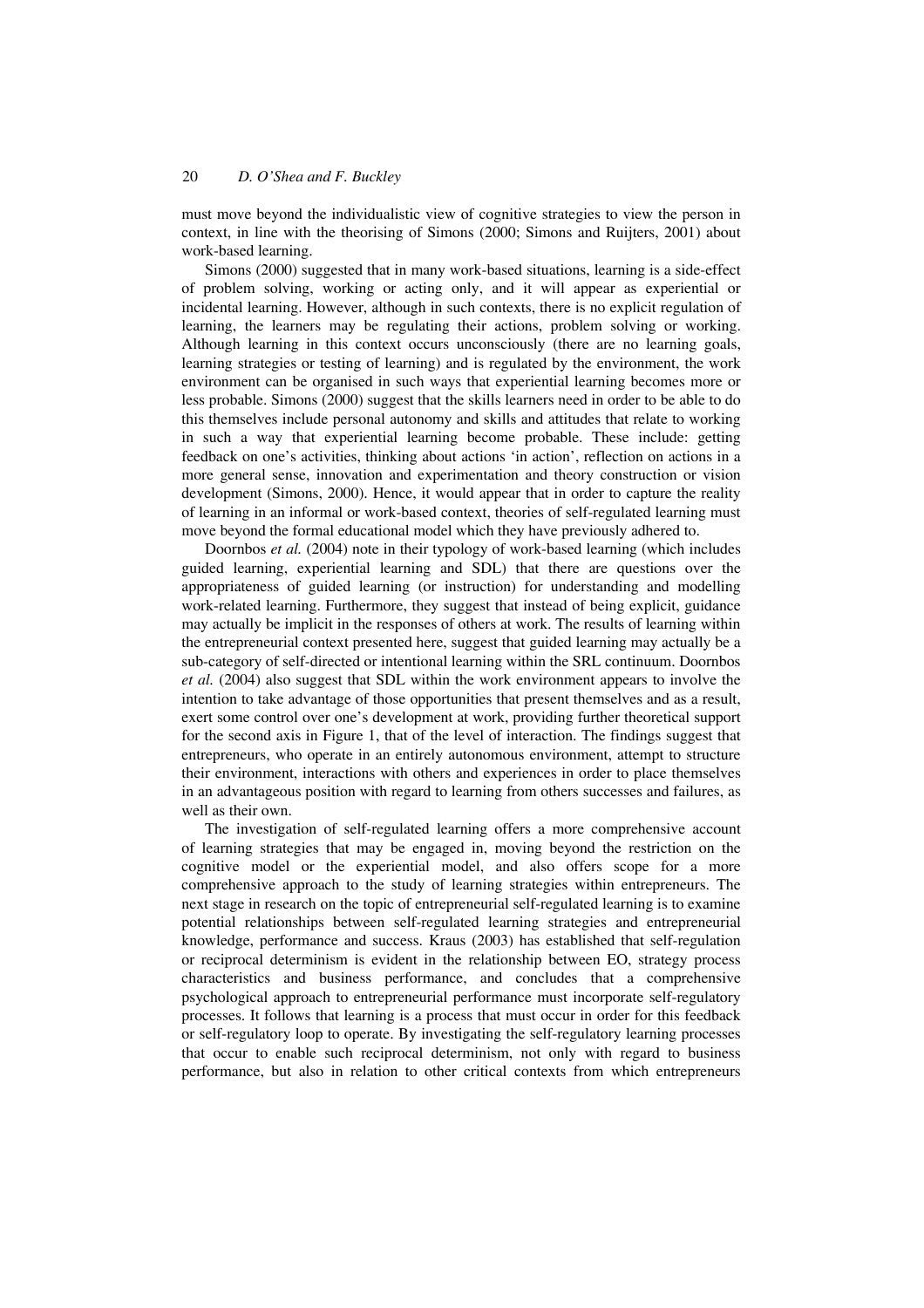learn, the field can be significantly advanced. A limitation of the present study is that it reports on a relatively small number of cases from a larger study underway. However, it is envisaged that further research and analysis will provide answers to these questions.

A further limitation of this study is that it has not considered the motivational and emotional aspects of self-regulated learning. Although a number of models of self-regulated learning and self-regulation focus on cognition (*e.g.*, Action Theory), there is a growing recognition that motivational and emotional processes play an important role in self-regulation and self-regulated learning (*e.g.*, Boekearts, 1995; Boekearts, 1996; Efklides and Volet, 2005; Järvelä and Volet, 2004). Future research will need to investigate these processes with regard to the role that the play in the self-regulated learning process in an entrepreneurial context.

Béchard and Grégoire (2005) state that the single most important challenge for the future lies in developing a scholarly expertise in the dual fields of entrepreneurship and education. Hisrich (1990) states that one of the roles that organisational psychologists can play in relation to entrepreneurs and intrapreneurs is to help develop university curricula for entrepreneurs and intrapreneurs. Significant improvements in our understanding of entrepreneurship, and more generally of organisations, may come from analysing how entrepreneurs accumulate and update knowledge, *i.e.*, from the study of entrepreneurial learning (Minniti and Bygrave, 2001). However, Warr and Downing (2000) argue that research into learning strategies needs to look beyond the school and college settings which are typically investigated. They suggest that conventional ideas about learning strategies need to be tested under the conditions of everyday adult learning, beyond the academic setting and samples studied to date. The present research focused on the cognitive strategies which entrepreneurs use to self-regulate their learning in the early stages of a new venture. As such, it can be considered to fill the gap with respect to learning strategies within one work-based setting; that of an entrepreneurial start-up venture.

This study focused on the role that both the psychological context and the environmental context play in the management of knowledge acquisition in early-stage entrepreneurs. In sum, this research found that entrepreneurs do indeed self-regulate their learning in the early stage of a new venture. They exhibit a wide array of learning strategies, which can be conceptualised along the dimensions of the level of intentionality of the learning, as well as on the level of interaction with other people and the wider environment. It appears that entrepreneurs strategically position themselves within environments and networks in order to facilitate the learning process, which is an aspect of self-regulated learning not previously addressed from an educational perspective. Such insights into the knowledge acquisition and learning strategies of entrepreneurs can provide scholars, educators and entrepreneurs themselves, with valuable insights into effective ways of learning throughout the entrepreneurial process. Fiet (2007) has already suggested a theoretical link between self-regulated learning and entrepreneurial search and discovery, suggesting that individual volition plays a role in successful discovery. Investigating self-regulated learning along the dual continua suggested in the present research provides an initial corroboration of this link in early-stage entrepreneurs, and indicates that further research is warranted.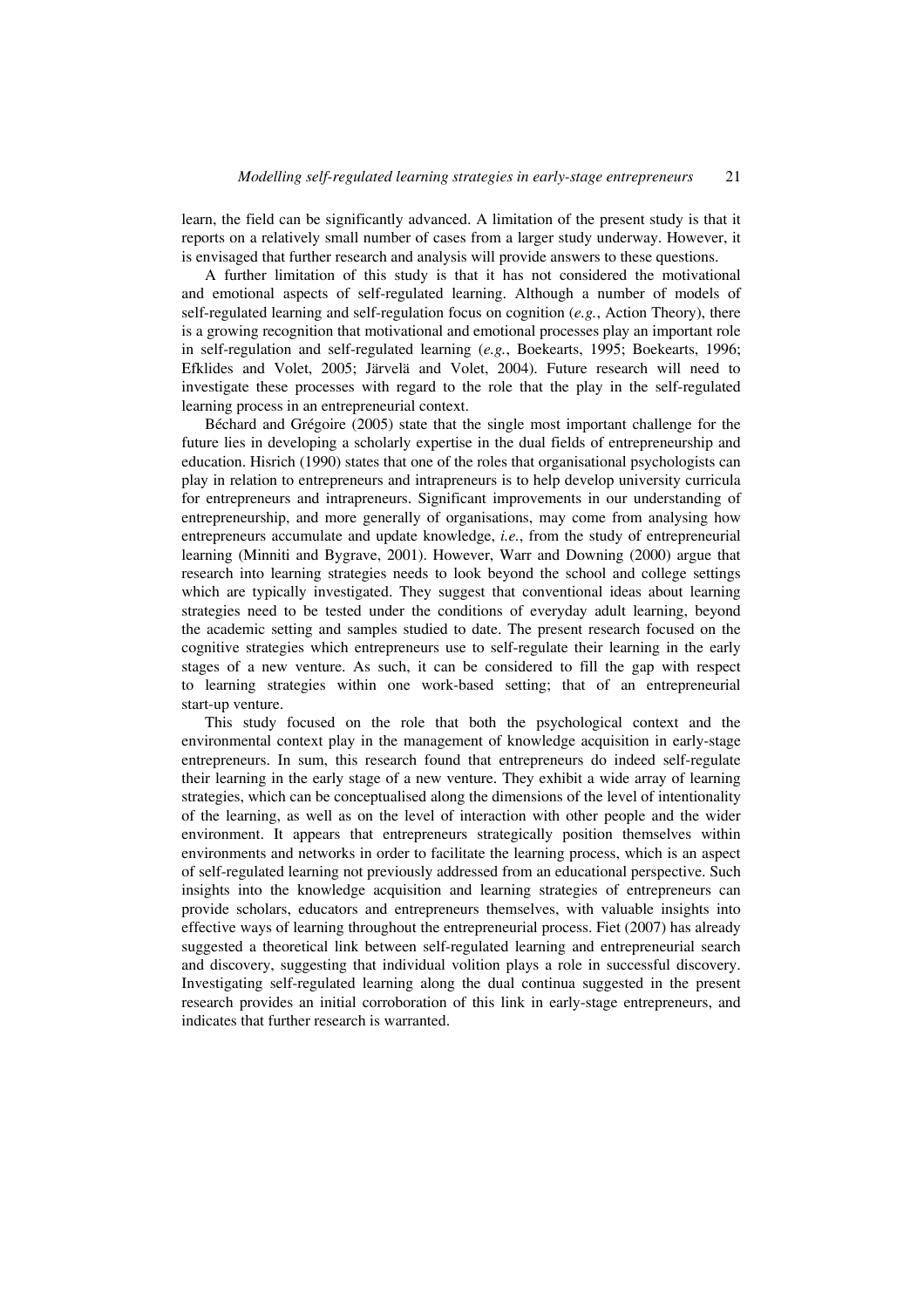#### **References**

- Baron, R.A. (2007) 'Entrepreneurship: a process perspective', in J.R. Baum, M. Frese and R. Baron (Eds.) *The Psychology of Entrepreneurship*, Mahwah, NJ: Lawrence Erlbaum Associates, Publishers.
- Baum, J.R., Frese, M., Baron, R.A. and Katz, J.A. (2007) 'Entrepreneurship as an area of psychology study: an introduction', in J.R. Baum, M. Frese and R. Baron (Eds.) *The Psychology of Entrepreneurship*, Mahwah, NJ: Lawrence Erlbaum Associates, Publishers.
- Béchard, J.P. and Grégoire, D. (2005) 'Entrepreneurship education research revisited: the case of higher education', *Academy of Management Learning and Education*, Vol. 4, No. 1, pp.22–43.
- Boekaerts, M. (1995) 'Self-regulated learning: bridging the gap between metacognitive and metamotivation theories', *Educational Psychologist*, Vol. 30, No. 4, pp.195–200.
- Boekaerts, M. (1996) 'Self-regulated learning at the junction of cognition and motivation', *European Psychologist*, Vol. 1, No. 2, pp.100–112.
- Boekaerts, M. (1997) 'Self-regulated learning: a new concept embraced by researchers, policy makers, educators, teachers and students', *Learning and Instruction*, Vol. 7, No. 2, pp.161–186.
- Boekaerts, M., Maes, S. and Karoly, P. (2005) 'Self-regulation across domains of applied psychology: is there an emerging consensus?', *Applied Psychology: An International Review*, Vol. 54, No. 2, pp.149–154.
- Boekaerts, M. and Minneart, A. (1999) 'Self-regulation with respect to informal learning', *International Journal of Educational Research*, Vol. 31, pp.533–544.
- Bosma, N. and Harding, R. (2007) *Global Entrepreneurship Monitor: GEM 2006 Results*, London Business School and Babson School of Management.
- Cheetham, G. and Chivers, G. (2001) 'How professionals learn in practice: an investigation of informal learning amongst people working in professions', *Journal of European Industrial Training*, Vol. 25, No. 5, pp.248–292.
- Chell, E. (1998) 'Critical incident technique', in G. Symon and C. Cassell (Eds.) *Qualitative Methods and Analysis in Organizational Research*, London: Sage Publications.
- Chell, E. and Pittaway, L. (1998) 'A study of entrepreneurship in the restaurant and café industry: exploratory work using the critical incident technique as a methodology', *Hospitality Management*, Vol. 17, pp.23–32.
- Chi, M.T.H. (1997) 'Quantifying qualitative analyses of verbal data: a practical guide', *The Journal of the Learning Sciences*, Vol. 6, No. 3, pp.271–315.
- Cope, J. (2003) 'Entrepreneurial learning and critical reflection: discontinuous events as triggers for "higher-level" learning', *Management Learning*, Vol. 34, No. 4, pp.429–450.
- Cope, J. (2005) 'Toward a dynamic learning perspective of entrepreneurship', *Entrepreneurship Theory & Practice*, Vol. 29, No. 4, pp.373–397.
- Creswell, J.W. (2003) *Research Design: Qualitative, Quantitative, and Mixed Methods Approaches*, 2nd ed., London: Sage Publications.
- Doornbos, A.J., Bolhuis, S. and Simons, P.R.J. (2004) 'Modeling work-related learning on the basis of intentionality and developmental relatedness: a noneducational perspective', *Human Resource Development Review*, Vol. 3, No. 3, pp.250–274.
- Drnovsek, M. and Glas, M. (2001) 'Entrepreneurial intentions of nascent entrepreneurs: the case of students in entrepreneurship and MBA programmes', *Proceedings of the IntEnt-Conference Technikon SA*, Kruger National Park, South Africa, 2–4 July.
- Drucker, P.F. (1999) *Innovation and Entrepreneurship*, Oxford: Butterworth Heinemann.
- Efklides, A. and Volet, S. (2005) 'Emotional experiences during learning: multiple, situated and dynamic', *Learning and Instruction*, Vol. 15, pp.377–380.
- Fiet, J.O. (2007) 'A prescriptive analysis of search and discovery', *Journal of Management Studies*, Vol. 44, No. 4, pp.592–611.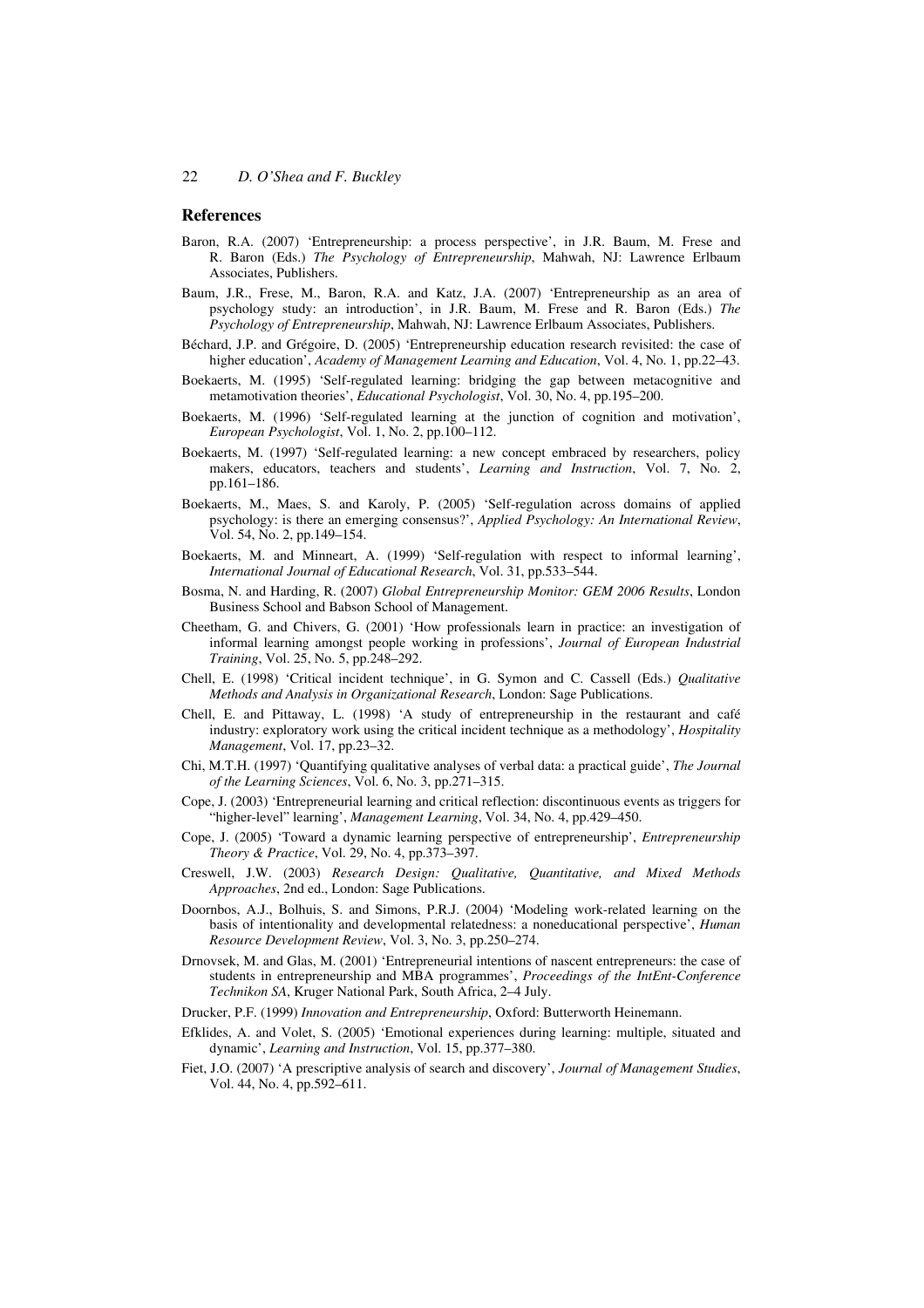- Flanagan, J.C. (1954) 'The critical incident technique', *Psychological Bulletin*, Vol. 51, No. 4, pp.327–358.
- Ford, J.K., Smith, E.M., Weissbein, D.A., Gully, S.M. and Salas, E. (1998) 'Relationships of goal orientation, metacognitive activity, and practice strategies with learning outcomes and transfer', *Journal of Applied Psychology*, Vol. 83, No. 2, pp.218–233.
- Frese, M. (2007) 'The psychological actions and entrepreneurial success: an action theory approach', in J.R. Baum, M. Frese and R. Baron (Eds.) *The Psychology of Entrepreneurship*, Mahwah, NJ: Lawrence Erlbaum Associates, Publishers.
- Frese, M., Krauss, S.I., Keith, N., Escher, S., Grabarkiewicz, R., Luneng, S.T., Heers, C., Unger, J. and Friedrich, C. (2007) 'Business owners' action planning and its relationship to business success in three African countries', *Journal of Applied Psychology*, Vol. 92, No. 6, pp.1481–1498.
- Frese, M. and Zapf, D. (1994) 'Action as the core of work psychology: a German approach', in H.C. Triandis, M.D. Dunnette and L.M. Hough (Eds.) *Handbook of Industrial and Organizational Psychology*, 2nd ed., Palo Alto, CA: Consulting Psychologists Press, Vol. 4.
- Gielen, P.M., Hoeve, A. and Nieuwenhuis, L.F.M. (2003) 'Learning entrepreneurs: learning and innovation in small companies', *European Educational Research Journal*, Vol. 2, No. 1, pp.90–106.
- Gielnik, M., Unger, J., Hilling, C. and Frese, M. (2007) 'Turning experiences into knowledge and success: the role of learning strategies', Paper presented at the *XIIIth Congress of Work and Organizational Psychology*, Stockholm, 9–12 May.
- Haynie, J.M., Grégorie, D. and Shepard, D.A. (2004) 'Informing entrepreneurial cognition: the role of metacognition and analogical training in strategic decision-making', Paper presented at the *Babson Research Conference*, Babson College, Boston, Massachusetts.
- Hisrich, R.D. (1990) 'Entrepreneurship/Intrapreneurship', *American Psychologist*, Vol. 45, No. 2, pp.209–222.
- Holman, D., Epitropaki, O. and Fernie, S. (2001) 'Understanding learning strategies in the workplace: a factor analytic investigation', *Journal of Occupational and Organizational Psychology*, Vol. 74, pp.675–681.
- Honig, B. (2001) 'Learning strategies and resources for entrepreneurs and intrapreneurs', *Entrepreneurship Theory and Practice*, Fall, pp.21–35.
- Järvelä, S. and Salovaara, H. (2004) 'The interplay of motivational goals and cognitive strategies in a new pedagogical culture: a context oriented and qualitative approach', *European Psychologist*, Vol. 9, No. 4, pp.232–244.
- Järvelä, S. and Volet, S. (2004) 'Motivation in real-life, dynamic and interactive learning environments: stretching constructs and methodologies', *European Psychologist*, Vol. 9, No. 4, pp.193–197.
- Katz, J.A., Brockhaus, R.H., Sr. and Hills, G.E. (1993) 'Demographic variables in entrepreneurship research', in J.A. Katz and R.H. Brockhaus (Eds.) *Advances in Entrepreneurship, Firm Emergence and Growth*, London, UK: JAI Press Inc., Vol. 1.
- Kolb, D.A. (1984) *Experiential Learning: Experience as the Source of Learning and Development*, Eaglewood Cliffs, MJ: Prentice-Hall.
- Kraus, S. (2003) 'Psychological success factors of small and micro business owners in South Africa: a longitudinal approach', Unpublished Doctoral dissertation, Justus-Liebig-Universität Gießen, Germany.
- Lans, T., Wesselink, R., Biemans, H.J.A. and Mulder, M. (2004) 'Work-related lifelong learning for entrepreneurs in the agri-food sector', *International Journal of Training and Development*, Vol. 8, No. 1, pp.73–89.
- Marsick, V.J. and Watkins, K.E. (1997) 'Lessons from informal and incidental learning', in J. Burgoyne and M. Reynolds (Eds.) *Management Learning: Integrating Perspectives in Theory and Practice*, London: Sage Publications Ltd.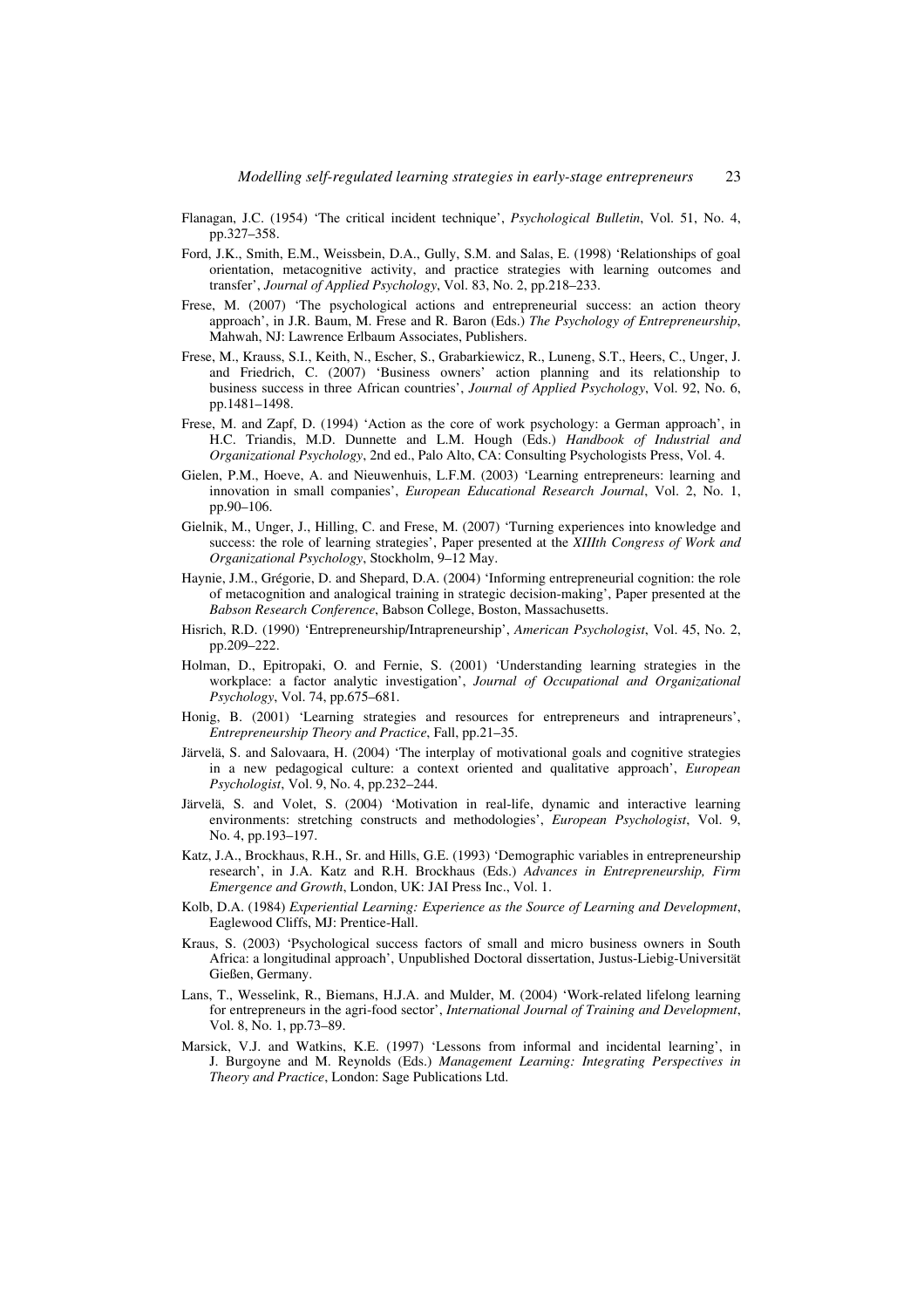- McMullen, J.S. and Shepherd, D.A. (2006) 'Entrepreneurial action and the role of uncertainty in the theory of the entrepreneur', *Academy of Management Review*, Vol. 31, No. 1, pp.132–152.
- Miner, A.S. and Mezias, S.J. (1996) 'Ugly duckling no more: past and future of organizational learning research', *Organization Science*, Vol. 7, No. 1, pp.88–99.
- Minniti, M. and Bygrave, W. (2001) 'A dynamic model of entrepreneurial learning', *Entrepreneurship Theory and Practice*, Vol. 25, No. 3, pp.5–16.
- Minniti, M., Bygrave, W.D. and Autio, E. (2006) *Global Entrepreneurship Monitor, 2005 Executive Report*, Babson College and London Business School.
- Morrison, A. and Bergin-Seers, S. (2002) 'Pro-growth small businesses: learning "architecture"', *Journal of Management Development*, Vol. 21, No. 5, pp.388–400.
- Pintrich, P.R., Wolters, C.A. and Baxter, G.P. (2000) 'Assessing metacognition and self-regulated learning', in G. Schraw and J.C. Impara (Eds.) *Issues in the Measurement of Metacognition*, Lincoln, NE: Buros Institute of Mental Measurements.
- Rauch, A. and Frese, M. (2000) 'Psychological approaches to entrepreneurial success: a general model and an overview of findings', in C.L. Cooper and I.T. Robertson (Eds.) *International Review of Industrial and Organizational Psychology*, Chichester: Wiley.
- Ravasi, D. and Turati, C. (2005) 'Exploring entrepreneurial learning: a comparative study of technology development projects', *Journal of Business Venturing*, Vol. 20, pp.137–164.
- Reuber, A.R. and Fischer, E. (1999) 'Understanding the consequences of founders' experience', *Journal of Small Business Management*, Vol. 37, No. 2, pp.30–45.
- Salovaara, H. (2005) 'An exploration of students' strategy use in inquiry-based computer-supported collaborative learning', *Journal of Computer Assisted Learning*, Vol. 21, pp.39–52.
- Sexton, D.L., Upton, N.B., Wacholtz, L.E. and McDougall, P.P. (1997) 'Learning needs of growth-oriented entrepreneurs', *Journal of Business Venturing*, Vol. 12, pp.1–8.
- Shapiro, D.L., Von Glinow, M.A. and Xiao, Z. (2007) 'Toward polycontextually sensitive research methods', *Management and Organization Review*, Vol. 3, No. 1, pp.129–152.
- Simons, P.R.J. (2000) 'Towards a constructivist theory of self-directed learning', in G. Straka (Ed.) *Self-Learning*, Münster/New York: Waxman.
- Simons, P.R.J. and Ruijters, M.C.P. (2001) 'Work-related learning: elaborate, expand and externalise', in W.J. Nijhof and L.F.M. Nieuwenhuis (Eds.) *The Dynamics of VET and HRD Systems*, Enschede: Twente University Press, pp.101–114.
- Simons, P.R.J., van der Linden, J. and Duffy, T. (2000) *New Learning*, Dordrect: Kluwer Academic Press.
- Sonnentag, S. and Kleine, B.M. (2000) 'Deliberate practice at work: a study of insurance agents', *Journal of Occupational and Organizational Psychology*, Vol. 73, No. 1, pp.87–102.
- Unger, J. (2006) 'Entrepreneurial success: the role of human capital and learning', Unpublished Doctoral dissertation, Justus-Liebig Universität, Gießen, Germany.
- Valle, A., Cabanach, R.G., Nunez, J.C., Gonzalez-Pienda, J., Rodriguez, S. and Pineiro, I. (2003) 'Cognitive, motivational and volitional dimensions of learning: an empirical test of a hypothetical model', *Research in Higher Education*, Vol. 44, No. 5, pp.557–579.
- Warr, P. and Downing, J. (2000) 'Learning strategies, learning anxiety and knowledge acquisition', *British Journal of Psychology*, Vol. 91, pp.311–333.
- Weick, K.E. (1995) *Sensemaking in Organizations*, Thousand Oaks, CA: Sage.
- Weinstein, C.E. and Meyer, R.E. (1986) 'The teaching of learning strategies', in M. Wittrock (Ed.) *Handbook of Research on Teaching*, New York: Macmillan, pp.315–327.
- Whipp, J.L. and Chiarelli, S. (2004) 'Self-regulation in a web-based course: a case study', *Educational Technology Research & Development*, Vol. 52, No. 4, pp.5–22.
- Zimmerman, B.J. (1989) 'A social cognitive view of self-regulated academic learning', *Journal of Educational Psychology*, Vol. 81, No. 3, pp.329–339.